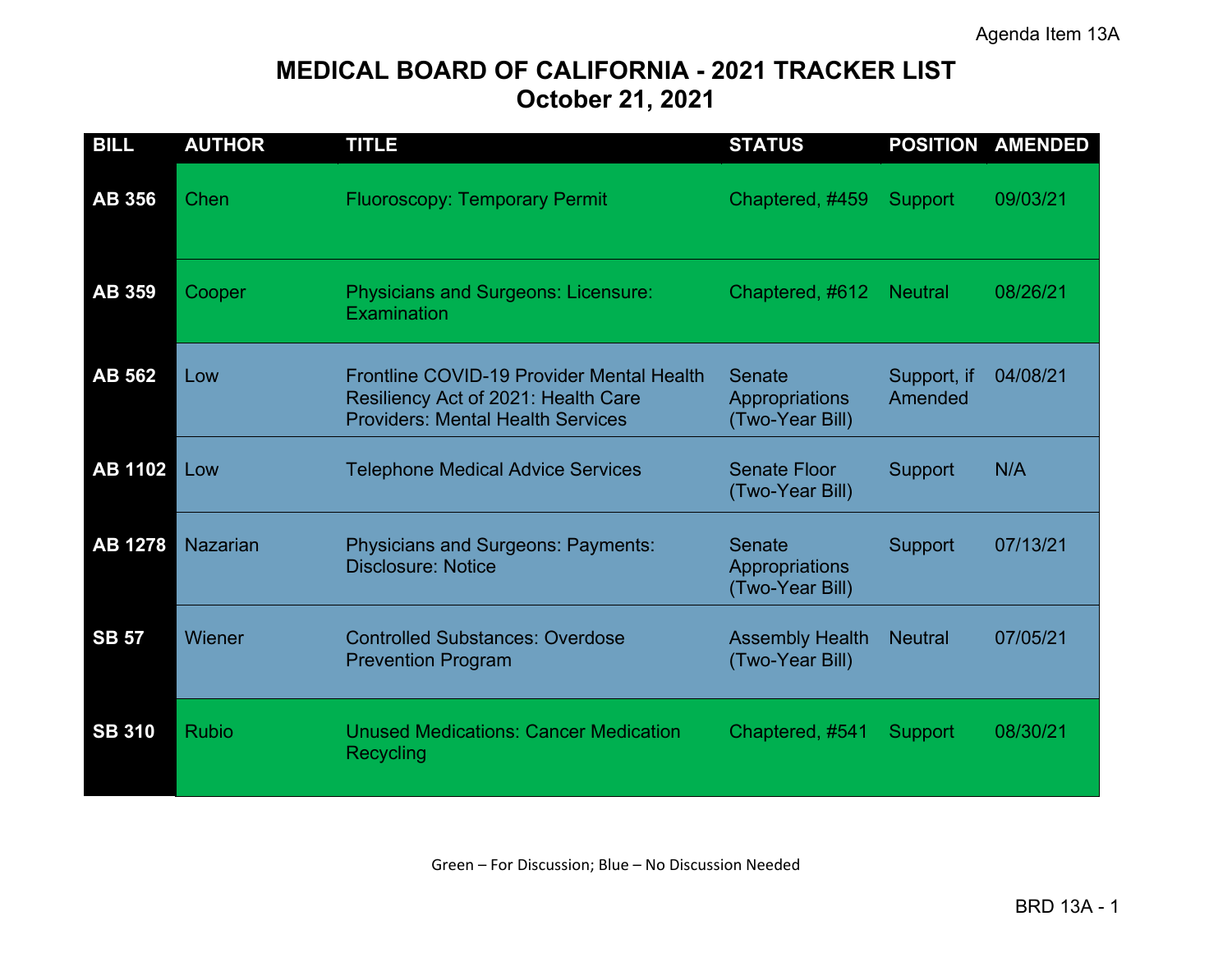# **MEDICAL BOARD OF CALIFORNIA - 2021 TRACKER LIST October 21, 2021**

| <b>SB 528</b> | Jones       | Juveniles: Health Information Summary:<br><b>Psychotropic Medication</b> | Assembly<br><b>Human Services</b><br>(Two-Year Bill) | Support                | 05/25/21 |
|---------------|-------------|--------------------------------------------------------------------------|------------------------------------------------------|------------------------|----------|
| <b>SB 806</b> | <b>Roth</b> | <b>Healing Arts</b>                                                      | Chaptered, #649                                      | Support, if<br>Amended | 09/03/21 |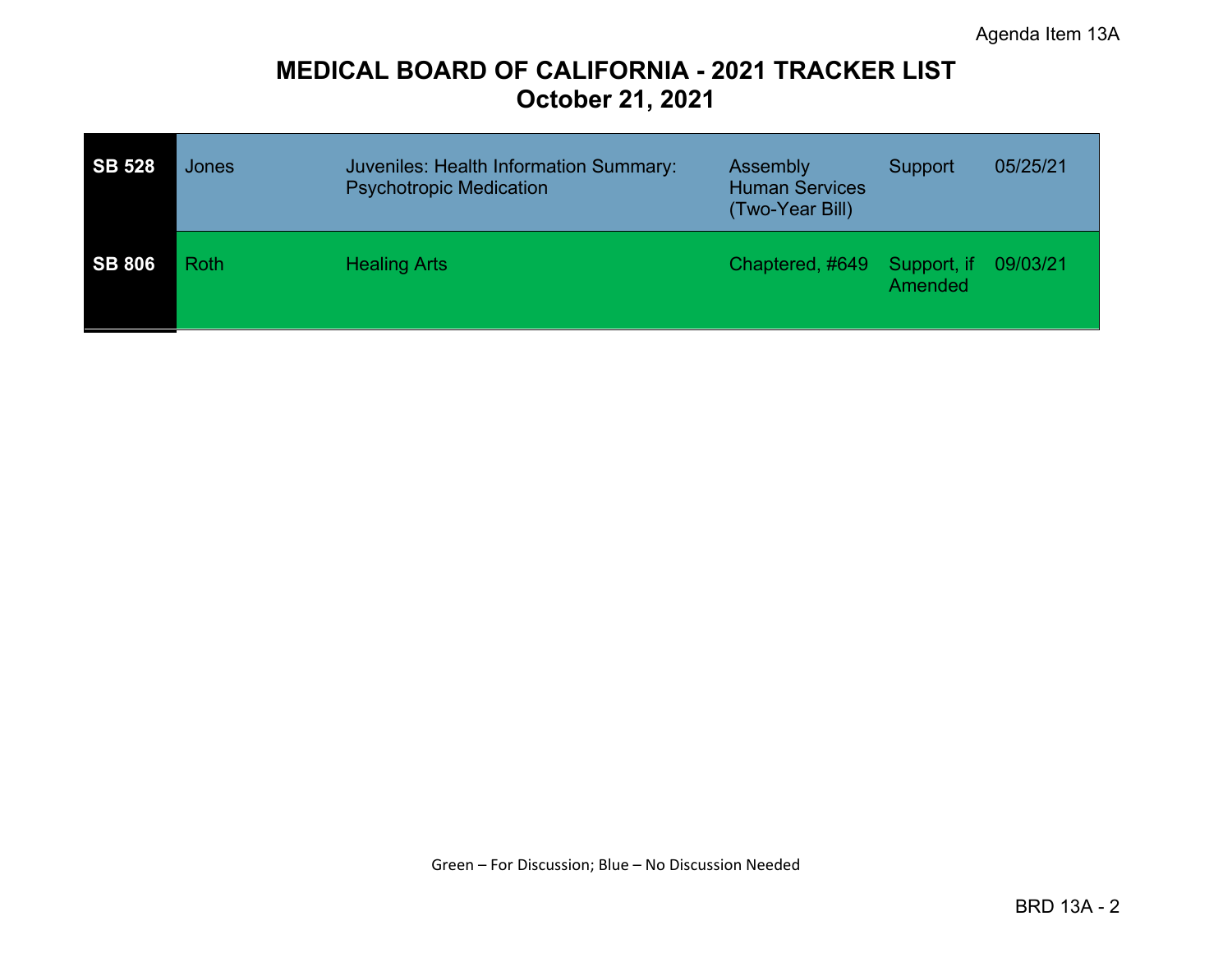## MEDICAL BOARD OF CALIFORNIA LEGISLATIVE ANALYSIS

BILL NUMBER: AB 356 AUTHOR: Chen

CHAPTER: Chaptered, #459 BILL DATE: September 3, 2021, Amended SUBJECT: Fluoroscopy: Temporary Permit SPONSOR: California Podiatric Medical Association and California Orthopaedic Association

POSITION: Support

#### DESCRIPTION OF CURRENT LEGISLATION:

Authorizes the California Department of Public Health (CDPH) to issue to a physician and surgeon or a doctor of podiatric medicine a one-time, temporary permit authorizing them to operate or supervise the operation of fluoroscopic x-ray equipment for up to 12 months, if they meet certain requirements.

#### BACKGROUND:

Current law provides for the Radiologic Health Branch (RHB) within the CDPH with responsibility for administering and enforcing the Radiologic Technology Act. Requires the RHB to provide for the certification of radiologic technologists, including physicians and surgeons, to use certain radiologic technology. Current law also requires the RHB to issue a fluoroscopy permit to a qualified licensee of the healing arts.

#### ANALYSIS:

According to the author:

"Fluoroscopy is a kind of video x-ray used in surgery for many purposes. This simple bill helps patients by allowing doctors and podiatrists who have used fluoroscopy in their practice in another state to have a one-time, temporary permit to use fluoroscopy to give them time to complete the requirements for a California fluoroscopy permit. Because California is one of only two states to require doctors and podiatrists to have an additional permit to use fluoroscopy in surgery, many doctors who have practiced in other states do not know they need to get a permit until they get to California. The process to get a permit can take up to nine months. Since patients need their doctors to be able to use fluoroscopy in surgery, this bill will help surgical patients by letting out of state doctors who have used fluoroscopy get a one-time temporary permit to use fluoroscopy while they complete the requirements for a California permit."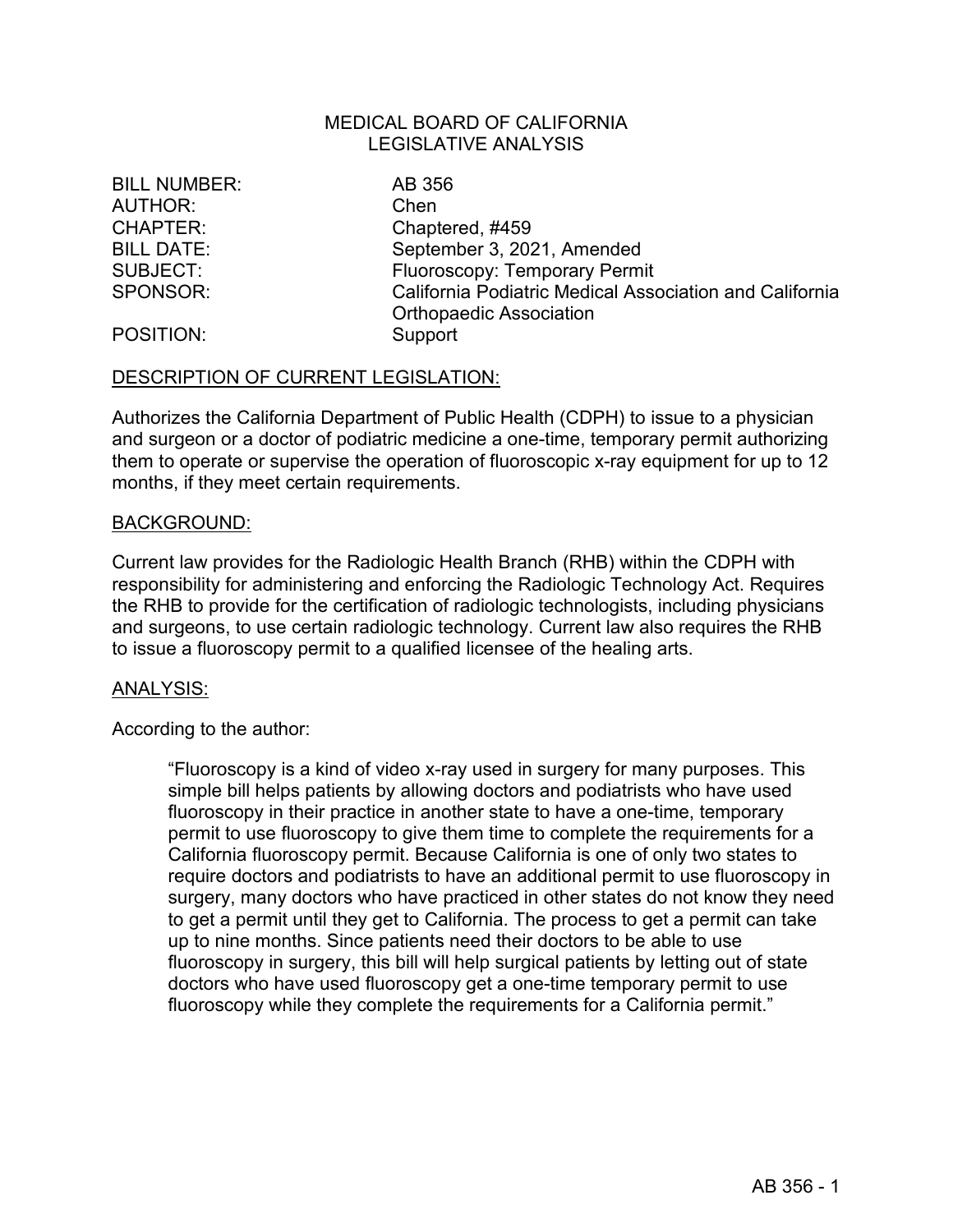This bill would allow the RHB to issue a temporary permit for physicians and surgeons and doctors of podiatric medicine to operate or supervise the operation of fluoroscopic x-ray equipment if they meet the following requirements:

- Holds a valid license in this state
- Applies for a fluoroscopy certificate to RHB
- Attests under penalty of perjury that the applicant has at least 40 hours of experience using fluoroscopic x-ray equipment
- Pays a fee of \$58 (may be changed by the department)
- The application indicates the location/facilities where the licensee will provide fluoroscopy.

These permits would not be eligible to be renewed and a physician and surgeon or doctor of podiatric medicine who wishes to maintain the authority after 12 months would be required to seek full authorization.

| FISCAL:     | Minor and absorbable costs to the Board |
|-------------|-----------------------------------------|
| SUPPORT:    | California Radiological Society         |
| OPPOSITION: | <b>None</b>                             |

# IMPLEMENTATION:

• Reported in Newsletter (expected to publish December 2021)

ATTACHMENT: [AB 356, Chen - Fluoroscopy: Temporary](https://leginfo.legislature.ca.gov/faces/billNavClient.xhtml?bill_id=202120220AB356) Permit Version: 10/04/21 – Chaptered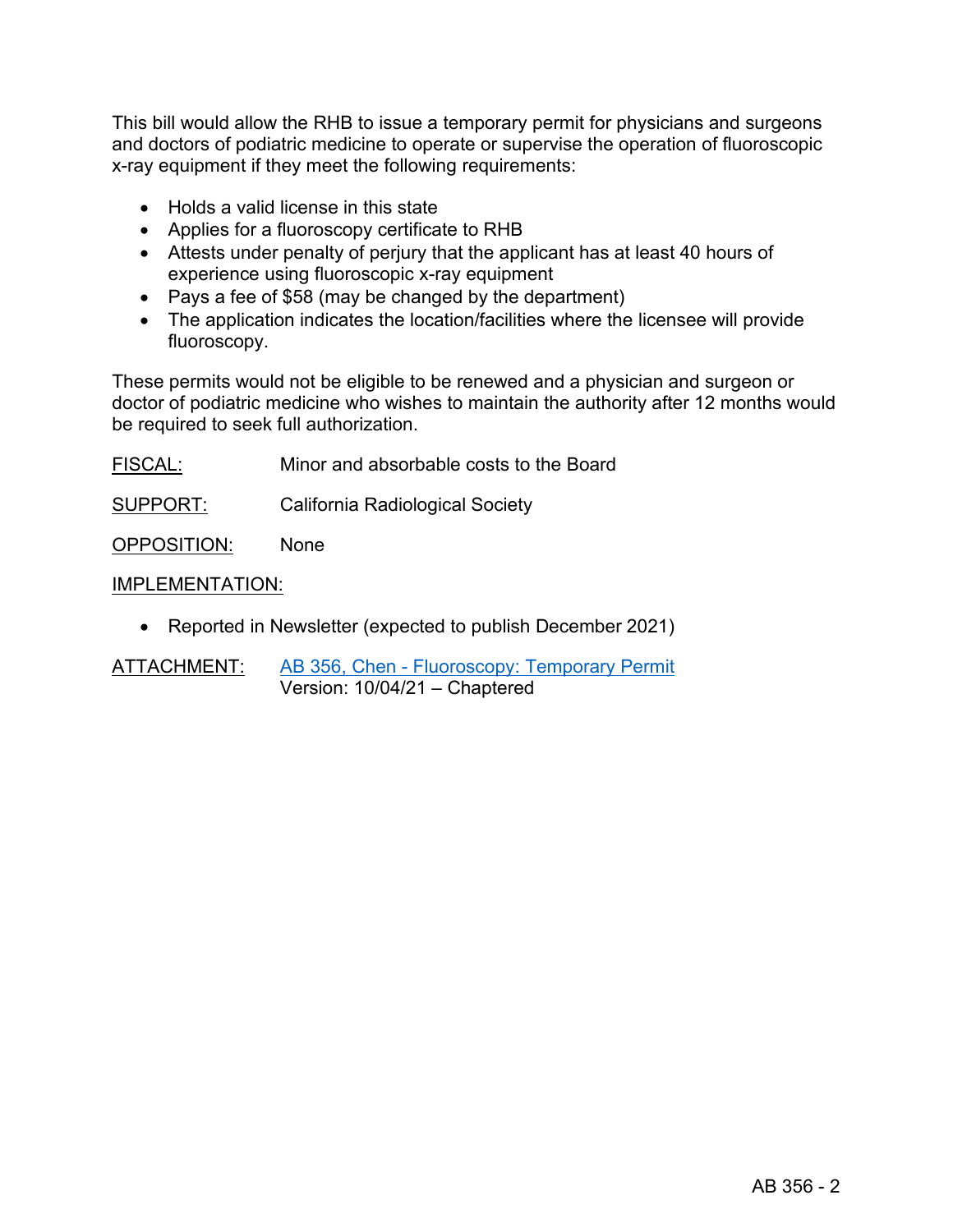## MEDICAL BOARD OF CALIFORNIA LEGISLATIVE ANALYSIS

BILL NUMBER: AB 359 AUTHOR: Cooper

CHAPTER: Chaptered, #612 BILL DATE: August 26, 2021 SUBJECT: Physicians and Surgeons: Licensure: Examination SPONSOR: California Medical Association and Choice Medical Group

#### POSITION: Neutral

#### DESCRIPTION OF CURRENT LEGISLATION:

Clarifies existing law that authorizes applicants who took more than four tries to pass Step 3 of the United States Medical Licensing Examination (USMLE) to qualify for licensure under pathways currently available to out-of-state licensees. The bill also adds specified subjects to the list of courses that a licensee may take to meet their continuing medical education requirements (CME), subject to a 30 percent limitation.

This bill contains an urgency clause and took effect upon approval by the Governor.

#### BACKGROUND:

#### **USMLE**

Current law generally requires an applicant for a medical license to obtain a passing score on all parts of Step 3 of the USMLE within four attempts, or less. In addition to the Board's special permit programs, out-of-state physicians seeking a license in California may also qualify under either of the following pathways:

- 1. [Business and Professions Code \(BPC\) section 2135](https://leginfo.legislature.ca.gov/faces/codes_displaySection.xhtml?sectionNum=2135&lawCode=BPC):
	- a. The applicant holds an unlimited license in another state or Canada that was issued based upon successful completion of a resident course of professional instruction leading to a medical degree from a school approved by the Board and passed a written examination approved by the Board, as specified.
	- b. The applicant has held their license for at least four years, as specified.
	- c. The Board determines that no disciplinary action has been taken against the applicant and has not been the subject of adverse judgments or settlements resulting from the practice of medicine that the board determines constitutes evidence of a pattern of negligence or incompetence.
	- d. The applicant has either satisfactorily completed at least one year of approved postgraduate training and is certified by the American Board of Medical Specialties (ABMS), satisfactorily completed two years of approved postgraduate training, or satisfactorily completed one year of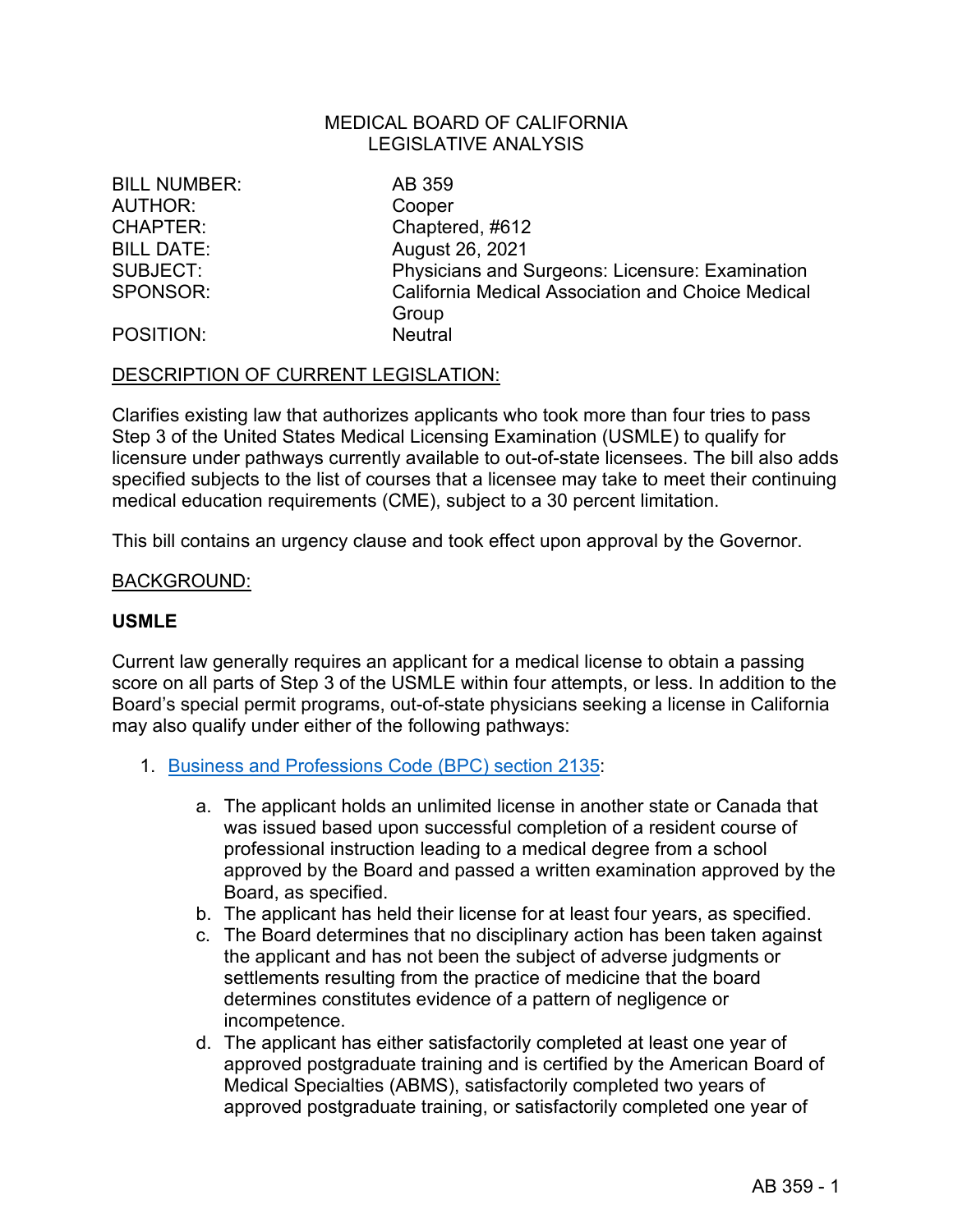approve postgraduate training and passes the clinical competency written examination.

# 2. [BPC section 2135.5:](https://leginfo.legislature.ca.gov/faces/codes_displaySection.xhtml?sectionNum=2135.5.&nodeTreePath=4.7.7&lawCode=BPC)

- a. The applicant has held an unlimited and unrestricted physician license for at least four years, as specified.
- b. The applicant has completed 36 months of postgraduate training and is certified by an ABMS board.
- c. The applicant is not subject to the denial of their license, as specified.
- d. The applicant has not been the subject of a disciplinary action by a medical licensing authority or of an adverse judgment or settlement resulting from the practice of medicine that, as determined by the board, constitutes a pattern of negligence or incompetence.

USMLE implemented a [new attempt limit policy](https://www.usmle.org/attemptlimit.html) on July 1, 2021. According to their website, "an examinee will be ineligible to take a Step or Step Component if the examinee has made four (4) or more prior attempts on that Step or Step Component, including incomplete attempts."

The USMLE Composite Committee provided the following reasons for the policy change:

The committee voted to change the number of allowed attempts to protect the integrity of the exam and more closely match the USMLE attempt limits imposed by state medical boards in the majority of states. As part of the review, the committee reviewed information showing that it is uncommon for individuals with multiple repeated attempts on USMLE examination Steps or Components to complete the examination sequence successfully, gain access to postgraduate training and, ultimately, receive a license to practice medicine in the United States.

# **CME**

CME is intended to maintain, develop, or increase the knowledge, skills and professional performance that a physician and surgeon uses to provide care, or to improve the quality of care provided to their patients. The Act provides the Board broad authority to establish CME standards and requirements, including mandating CME on certain topics. The Act also includes various general CME requirements, including, but not limited to cultural and linguistic competency and implicit bias.

Additionally, the Act establishes the following topical CME requirements:

• All general internists and family physicians who have a patient population of which over 25 percent are 65 years of age or older shall complete at least 20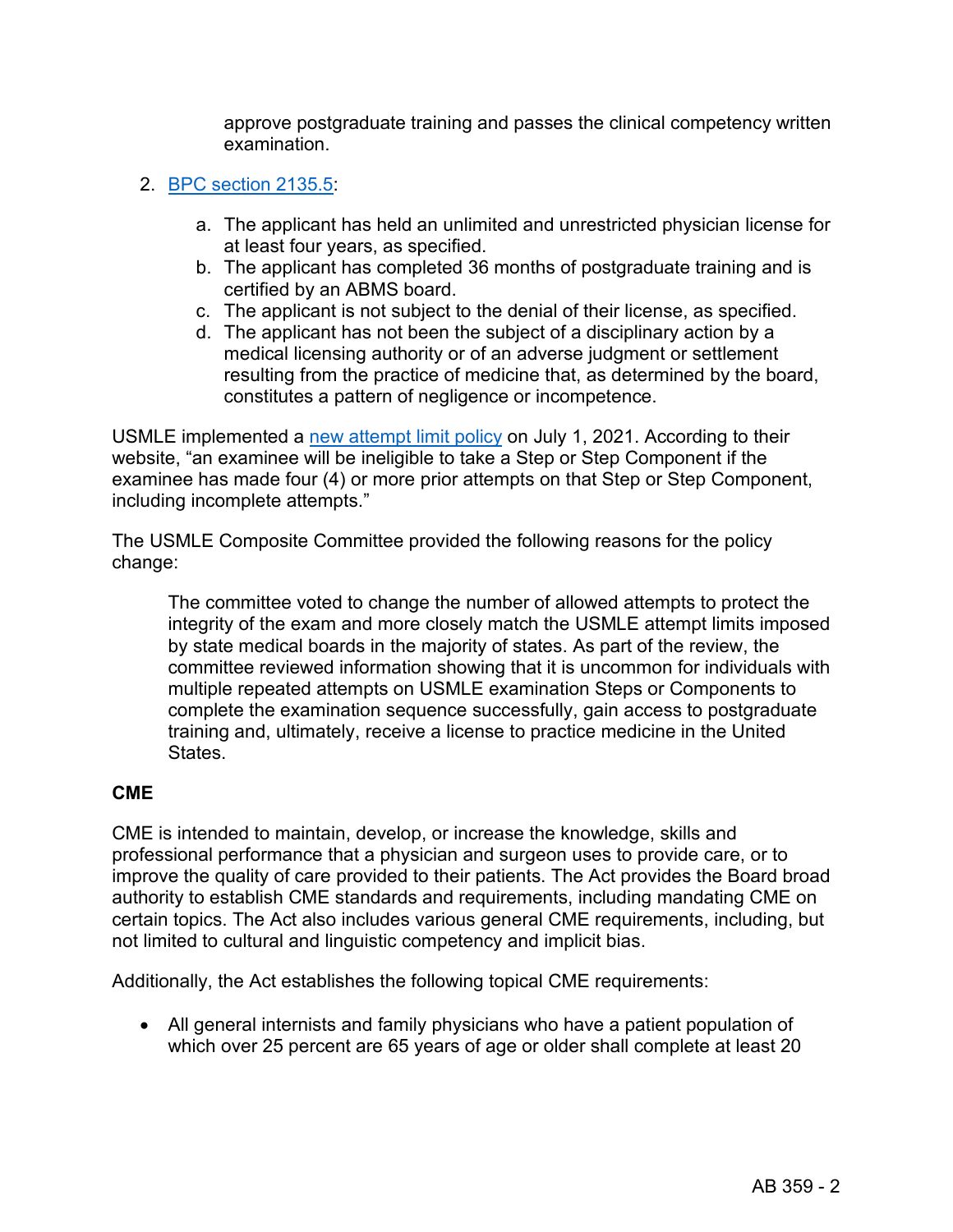percent (i.e., 10 hours) of all mandatory CME hours during each two-year renewal cycle in the fields of geriatric medicine or the care of older patients<sup>1</sup>.

- All physicians and surgeons shall complete CME on a one-time basis in the amount of 12 credit hours on either of the following topics:
	- $\circ$  Pain management and the treatment of terminally ill and dying patients
	- o Treatment and management of opiate-dependent patients, which includes eight hours of training in buprenorphine, or similar medicinal, treatment for opioid use disorders.

Via regulation, the Board requires a physician and surgeon to complete not less than 50 hours of approved CME during each two-year period prior to renewing their license. Other than the above-described requirements, physicians and surgeons may exercise discretion to choose the CME most appropriate to their patients and medical practice.

# ANALYSIS:

The bill makes two changes to the Act.

# USMLE Step 3 Requirements

First, it clarifies that an applicant may qualify for a license in this state regardless of the number of attempts they require to pass Step 3 of the USMLE, if they meet the criteria (see Background above) in either BPC section 2135 or 2135.5. These amendments would clarify existing law and do not create a new pathway to licensure.

# Expands the Types of Courses that Satisfy CME Requirements

Second, the bill allows a physician licensee to meet up to 30 percent of their required hours of CME through coursework that meets any of the following criteria:

- Practice management content designed to provide better service to patients, including, but not limited to, the use of technology or clinical office workflow.
- Management content designed to support managing a health care facility, including, but not limited to, coding or reimbursement in a medical practice.
- Educational methodology for physicians and surgeons teaching in a medical school.

Per Board regulations, physicians must complete 50 hours of approved CME during each two-year period prior to renewing their license. Therefore, AB 359 would allow a physician to apply up to 30 percent of their hours (a total of 15 hours under current law) of the above-described coursework toward their CME requirement.

<span id="page-6-0"></span><sup>1</sup> [See Business and Professions Code \(BPC\) section 2190.3](http://leginfo.legislature.ca.gov/faces/codes_displaySection.xhtml?sectionNum=2190.3&lawCode=BPC)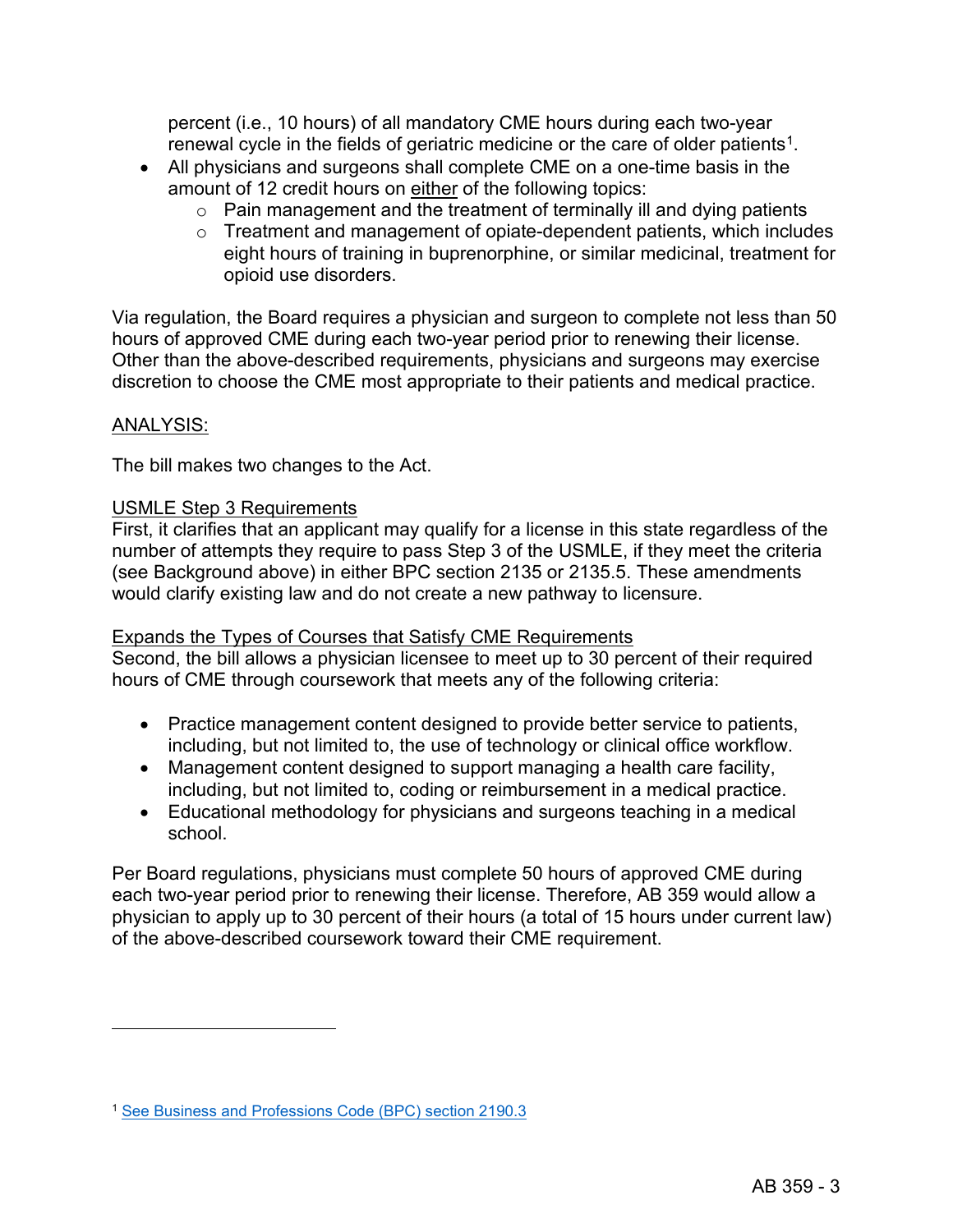- FISCAL: Unknown, possible costs associated with reviewing, during an audit, the amount and types of CME courses submitted by a renewing physician licensee
- SUPPORT: American Academy of Pediatrics, California California Academy of Eye Physicians and Surgeons California Orthopedic Association California Radiological Society California Society for Allergy, Asthma, and Immunology California Society of Pathologists Humboldt-Del Norte County Medical Society KPC Healthcare, Inc. Medical Oncology Association of Southern California Placer Nevada County Medical Society (partial list)

OPPOSITION: None

## IMPLEMENTATION:

- Report in Newsletter (expected to publish December 2021)
- Update relevant website content
- Update requirements for CME audits and train staff, accordingly

ATTACHMENT: [AB 359, Cooper – Physicians and Surgeons: Licensure:](https://leginfo.legislature.ca.gov/faces/billNavClient.xhtml?bill_id=202120220AB359)  **[Examination](https://leginfo.legislature.ca.gov/faces/billNavClient.xhtml?bill_id=202120220AB359)** Version: 10/07/21 – Chaptered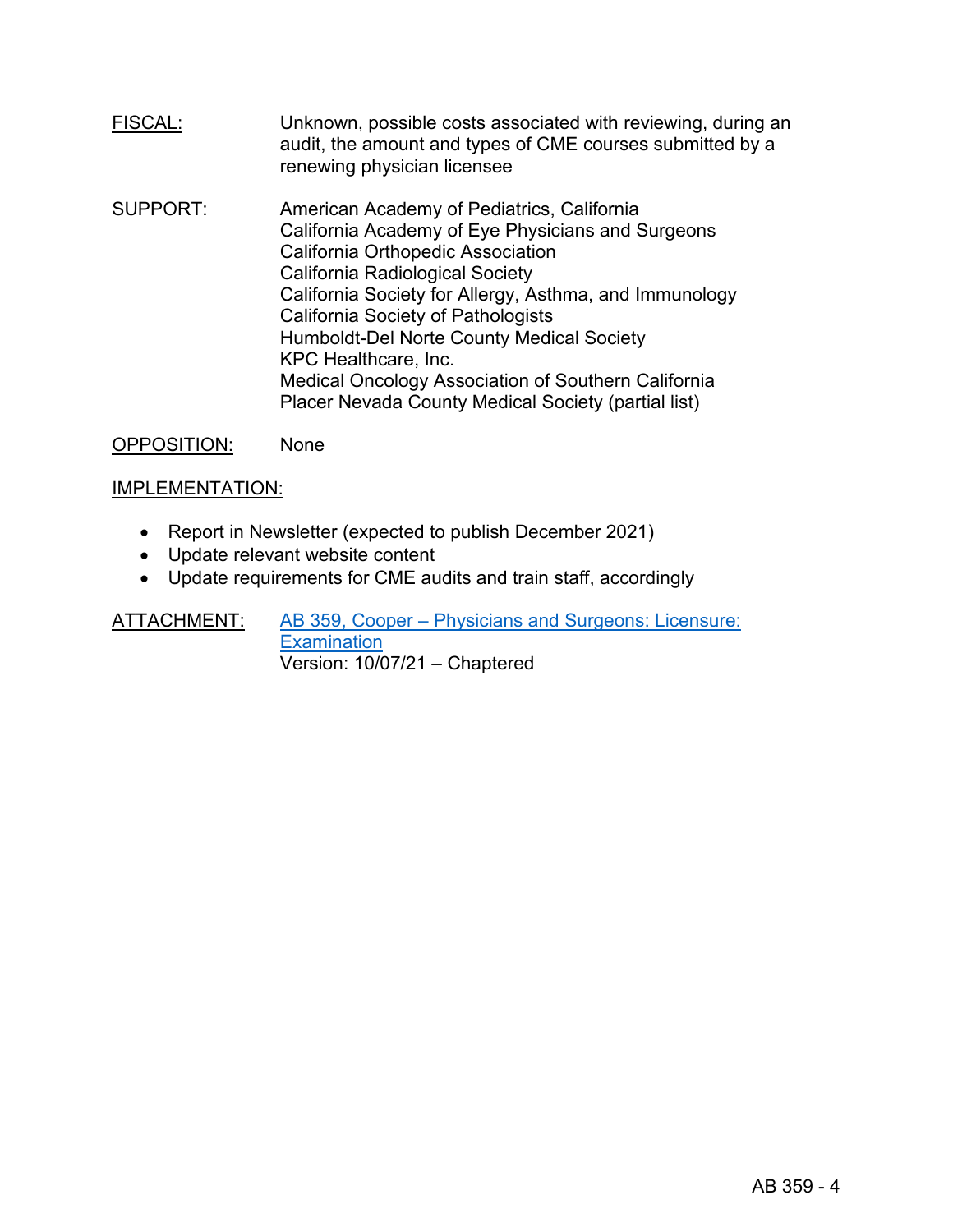## MEDICAL BOARD OF CALIFORNIA LEGISLATIVE ANALYSIS

BILL NUMBER: SB 310 AUTHOR: Rubio

CHAPTER: Chaptered, #541 BILL DATE: August 30, 2021, Amended SUBJECT: Unused medications: Cancer Medication Recycling SPONSOR: American Cancer Society Action Network Association of Northern California Oncologists

#### POSITION: Support

#### DESCRIPTION OF CURRENT LEGISLATION:

Establishes, until January 1, 2027, a cancer medication recycling program administered by a surplus medication collection and distribution intermediary (SMCDI) to allow for the donation and redistribution of cancer drugs between patients of a participating physician.

Authorizes the Board of Pharmacy to prohibit a physician from participating in the program if the individual does not comply with the requirements of the program.

#### BACKGROUND:

Current law establishes certain requirements for a prescriber to dispense drugs or dangerous devices to patients in their office or place of practice which are necessary in the treatment of the condition for which the prescriber is attending the patient. The law also subjects prescribers to the labeling requirements imposed upon pharmacists, the recordkeeping requirements in Pharmacy Law, and packaging requirements of good pharmaceutical practice.

#### ANALYSIS:

According to the author's office:

"Cancer patients spend thousands of dollars on life-saving medications every year. The cost is often prohibitive and can take months for patients to access the proper medications to begin their first round of treatment. At times, cancer patients have anti-cancer medications they will not use for a variety of reasons, including, but not limited to, a lack of tolerance for the medication due to the side effects. Physicians and patients can quickly discover after a brief trial period if the original medications need to be stopped and other medications need to be prescribed. This leaves cancer patients with unused, unneeded, expensive, highcost and high-quality medications."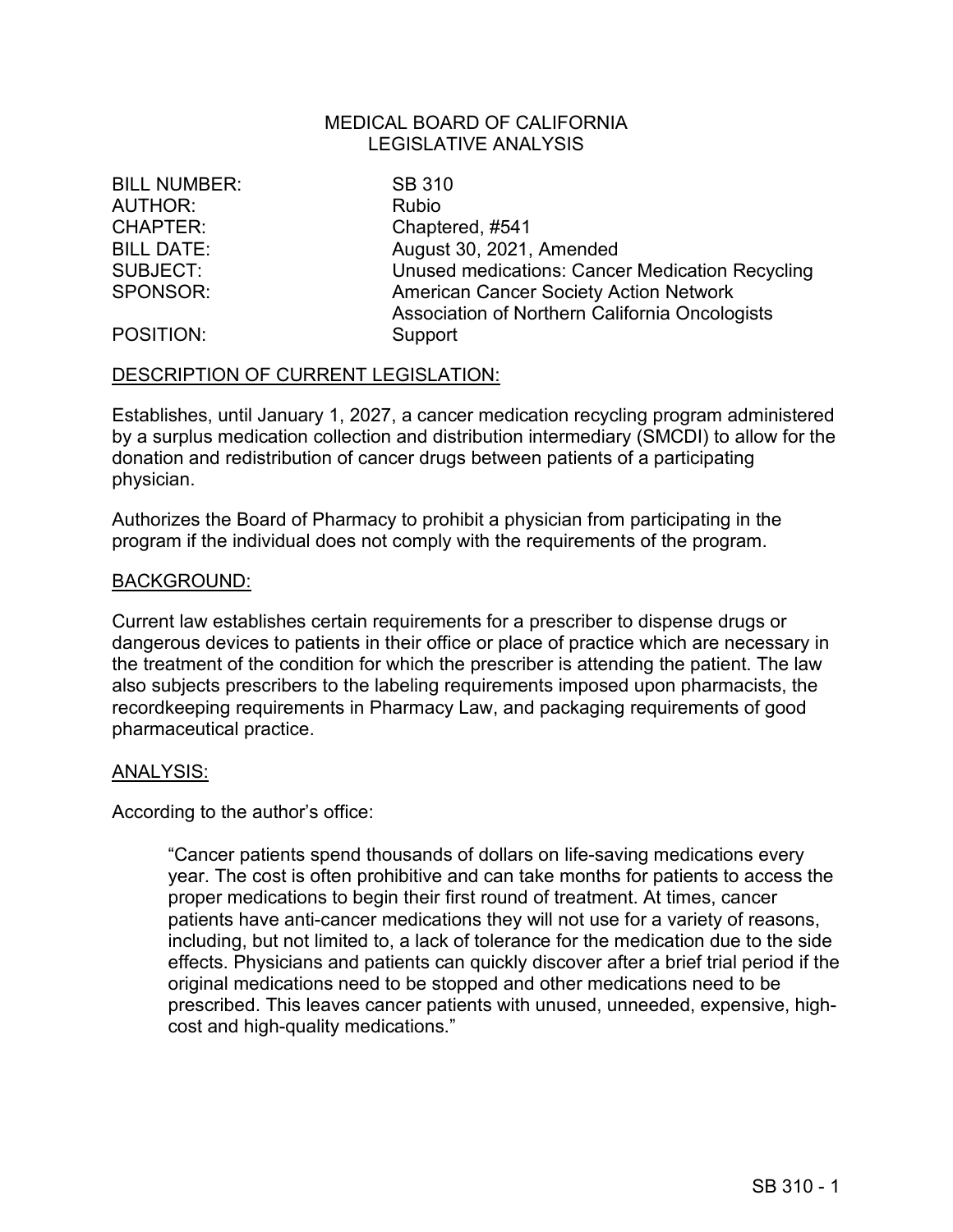According to the sponsors of the bill:

"Per the National Council on State Legislatures, as of 2018, 21 states have active drug donation and reuse programs. The programs in these states have served thousands of patients, and saved tens of millions of dollars over the years. For example, Iowa's program has served 71,000 patients and redistributed \$17.7 million in free medications and supplies, and in Oklahoma, the program has filled 227,603 prescriptions, worth about \$22,518,462 through the end of May 2018.

Fourteen states—Colorado, Florida, Kentucky, Michigan, Minnesota, Montana, Nebraska, Nevada, New Mexico, Ohio, Pennsylvania, Utah, Washington, and Wisconsin— have successfully implemented anti-cancer medication donation programs to assist patients with initial costs and improve timely access to needed medications while preventing unused medications from going to waste."

# **Key Definitions in the Bill**

"Donor" means an individual who donates unused prescription drugs to a participating practitioner for the purpose of redistribution to established patients of that practitioner.

"Ineligible drugs" means drugs that are not able to be accepted for redistribution as part of the program established pursuant to this division. "Ineligible drugs" include all controlled substances, including all opioids, all compounded medications, injectable medications, drugs that have an approved United States Food and Drug Administration Risk Evaluation and Mitigation Strategy (REMS) requirement, and all growth factor medications.

"Participating practitioner" means a person who is licensed to practice medicine by the Board, is board certified in medical oncology or hematology, and is registered with a SMCDI.

"Recipient" means an individual who voluntarily receives donated prescription medications.

# **Program Overview**

The bill directs a SMCDI to develop and administer the program that allows a donor with eligible drugs to provide them to a recipient via a participating practitioner. A participating practitioner shall do the following:

- Register with a SMCDI.
- Only accept donated medications originally prescribed for use by established patients of that participating practitioner or practice.
- Accept or redistribute a medication only if the expiration date listed on the packaging is more than six months after the date of acceptance or redistribution.
- Refuse a medication that has previously been redistributed.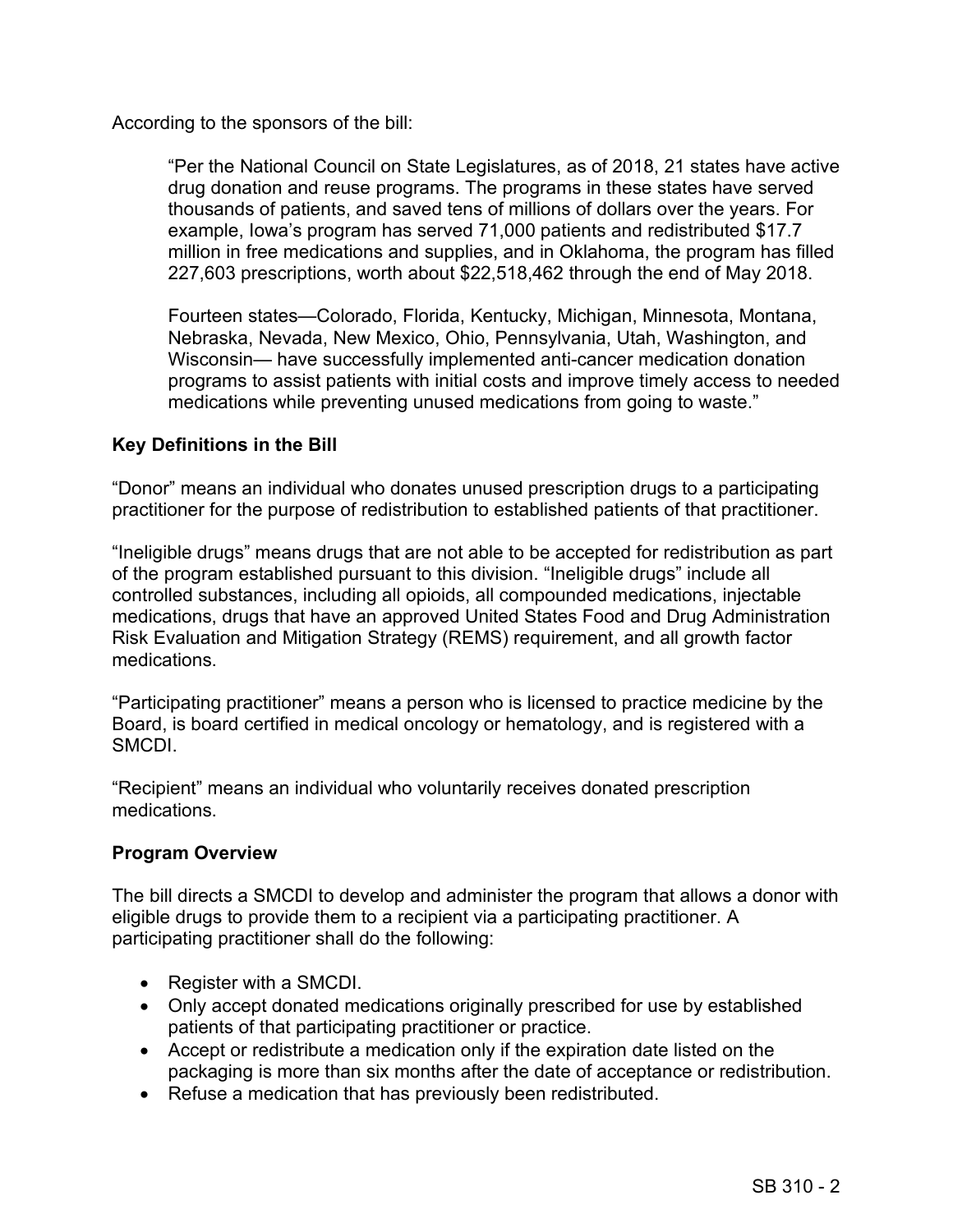- Store all donated medications separately from all other medication stock.
- Store all donated medications in compliance with the manufacturer's storage requirements per the drug monograph.
- Remove or redact all confidential patient information, personal information, and any other information through which the prior patient could be identified from donated medications.
- Require all donors to read and sign the board-approved donor form.
- Keep all donor forms and recipient forms in the records, separately, for at least three years.
- Examine the donated drug to determine that it has not been adulterated or misbranded and certify that the medication has been stored in compliance with the requirements of the product.
- Distribute a medication only if it will not expire before the proper use by the recipient based upon the practitioner's directions.
- Require all recipients of a donated medication to read and sign the recipient form.
- Dispose of any donated medications that were collected but not redistributed in accordance with all local, state, and federal requirements for the disposal of medications.
- Monitor all United States Food and Drug Administration (FDA) and manufacturer recalls, market withdrawals, and safety alerts and communicate with recipients if medications they received may be impacted by the FDA action.
- Inspect all donated medications to determine that the drugs are unaltered, safe, and suitable for redistribution and meet all of the following conditions:
	- $\circ$  Tamper-resistant packaging is unopened and intact or, in the case of unit dose packaging, the tamper-resistant dose packaging is intact for each dose donated.
	- $\circ$  Tablets or capsules have a uniformity of color, shape, imprint or markings, texture, and odor.
	- o Liquids have a uniformity of color, thickness, particulates, transparency, and odor.
	- $\circ$  The date of donation is less than six months from the date of the initial prescription or prescription refill.
- Establish a policy and procedure manual for the administration of the cancer medication recycling program, as specified, and provide certain portions of that manual to the surplus medication and distribution intermediary (upon request) that indicates how the practitioner will accept, reuse, and keep records of donated medications.

The medication intermediary shall develop donor and recipient forms that track various information about the medication being transferred. The donor in question must be known to the physician registered in the program and acknowledge that there is no reason to believe that the donated medication was improperly handled or stored.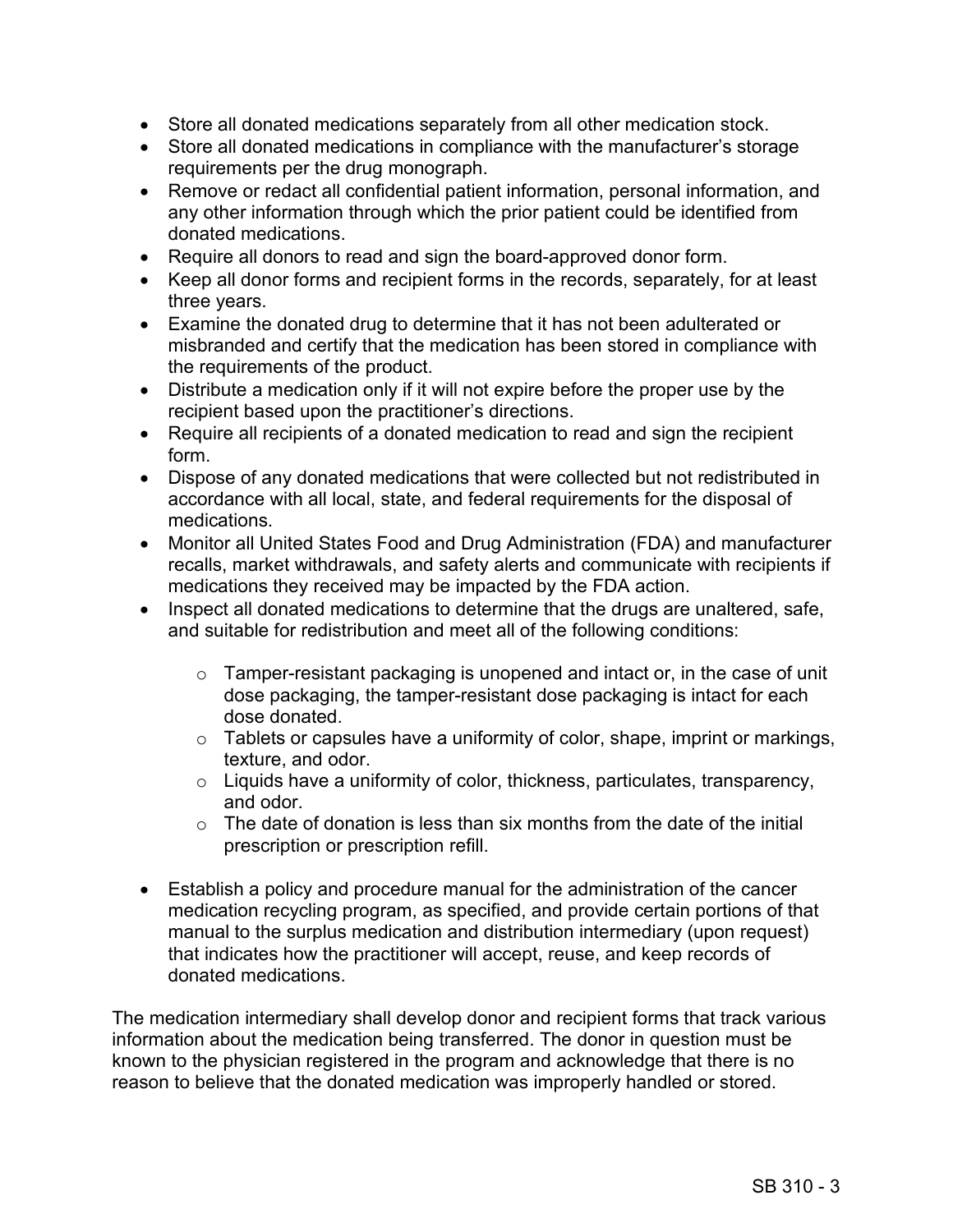The recipient must acknowledge that they accept any risks arising from an accidental mishandling and that the donor, participating practitioner, the SMCDI, and pharmaceutical manufacturer are released from liability arising from this program. The SMCDI may determine a fee amount of up to \$300 to cover the costs to process and renew applications. Participating practitioners shall renew their registration annually.

FISCAL: Minor and absorbable

SUPPORT: California Medical Association

OPPOSITION: None

#### IMPLEMENTATION:

- Report in Newsletter (expected to publish December 2021)
- Collaborate with the Board of Pharmacy (BOP) on outreach and communication efforts (a BOP licensee will administer this program)
- Ensure enforcement staff are aware of this program, in case complaints are received in the future

ATTACHMENT: [SB 310, Rubio - Unused Medications: Cancer Medication](https://leginfo.legislature.ca.gov/faces/billTextClient.xhtml?bill_id=202120220SB310)  [Recycling.](https://leginfo.legislature.ca.gov/faces/billTextClient.xhtml?bill_id=202120220SB310) Version: 10/05/21 – Chaptered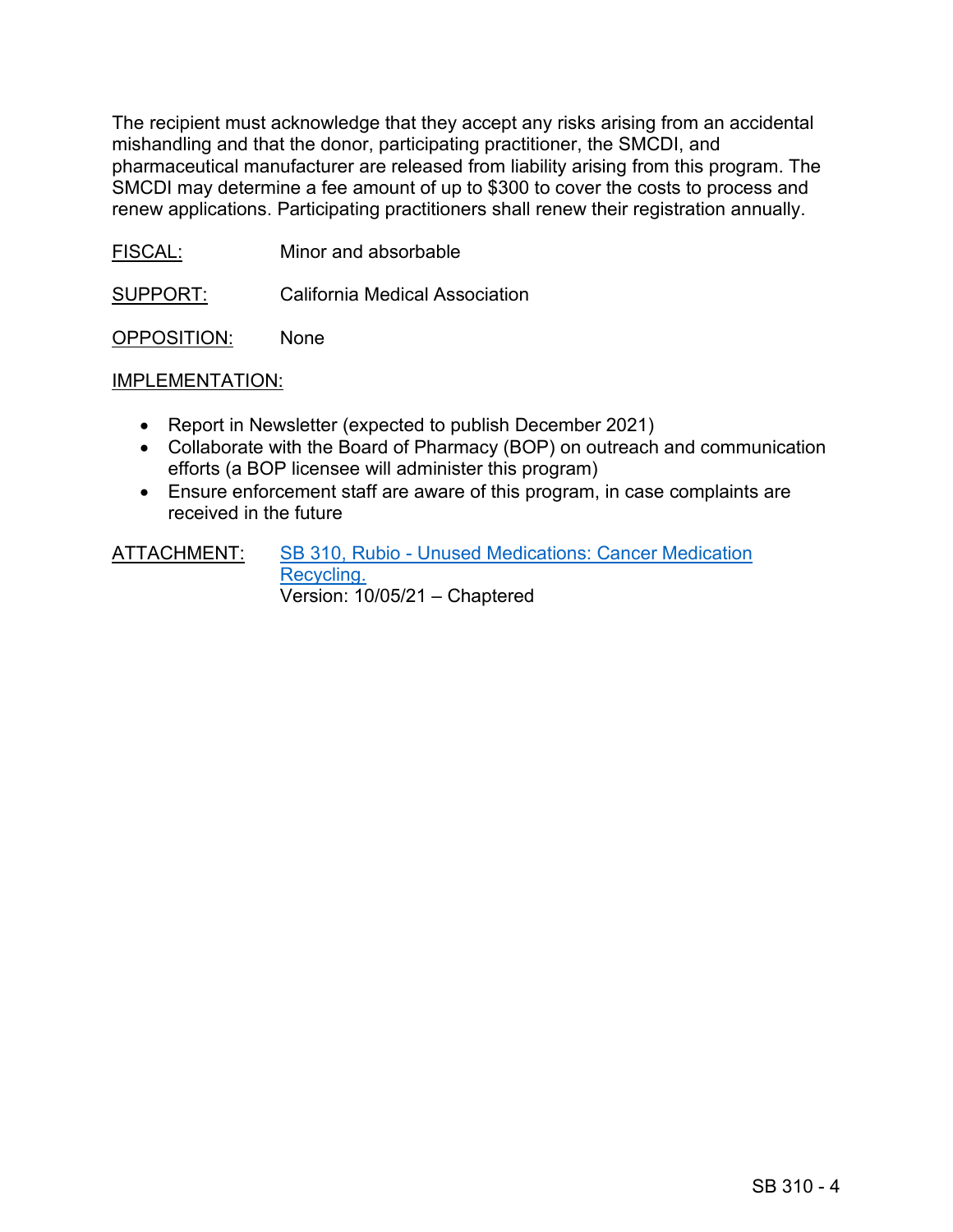### MEDICAL BOARD OF CALIFORNIA LEGISLATIVE ANALYSIS

BILL NUMBER: SB 806 AUTHOR: Roth SUBJECT: Healing Arts SPONSOR: Author

CHAPTER: Chaptered, #649 BILL DATE: September 3, 2021, Amended POSITION: Support, if Amended

# DESCRIPTION OF CURRENT LEGISLATION:

This is the Medical Board of California's (Board) sunset legislation, and it includes, among other provisions, language to extend the sunset date of the Board by two years, increase licensing fees, allow the Board to recover its investigation and prosecution costs for disciplined physicians, change the requirements to obtain a physician's and surgeon's (P&S) license, and creates an enforcement monitor to report to the Legislature on the Board's enforcement efforts.

Further, SB 806 is the sunset bill for the Osteopathic Medical Board of California, the Podiatric Medical Board of California, and the Physician Assistant Board. The bill contains language related to those boards.

#### BACKGROUND:

Sunset review is the Legislature's regular process to review the operations, budget, and other laws related to the boards and bureaus within the Department of Consumer Affairs (DCA). In December 2020, the Board published its [Sunset Review Report,](https://www.mbc.ca.gov/Download/Reports/sunset-report-2020.pdf) which contained several statutory requests for the Legislature to consider enacting into law, which are discussed in priority order in Section 12, New Issues.

On October 7, 2021, Governor Newsom signed SB 806, which extended the authority to appoint the Members of the Board and the Board's Executive Director and made several significant changes to statutes impacting the Board, as discussed below.

#### ANALYSIS:

SB 806 contains multiple key provisions related to the Board:

#### *Implements Modest Licensing Fee Increases*

The Board last increased its initial licensure and renewal fees for physicians on January 1, 2007. In January 2020, [an independent analysis](https://www.mbc.ca.gov/About/Meetings/Material/31223/brd-AgendaItem7-20200130.pdf) of the Board's revenue and expenditures proposed increases to most of the Board's fee amounts. The Board approved the recommendations of the new fee amounts and included them within the Board's Sunset Report.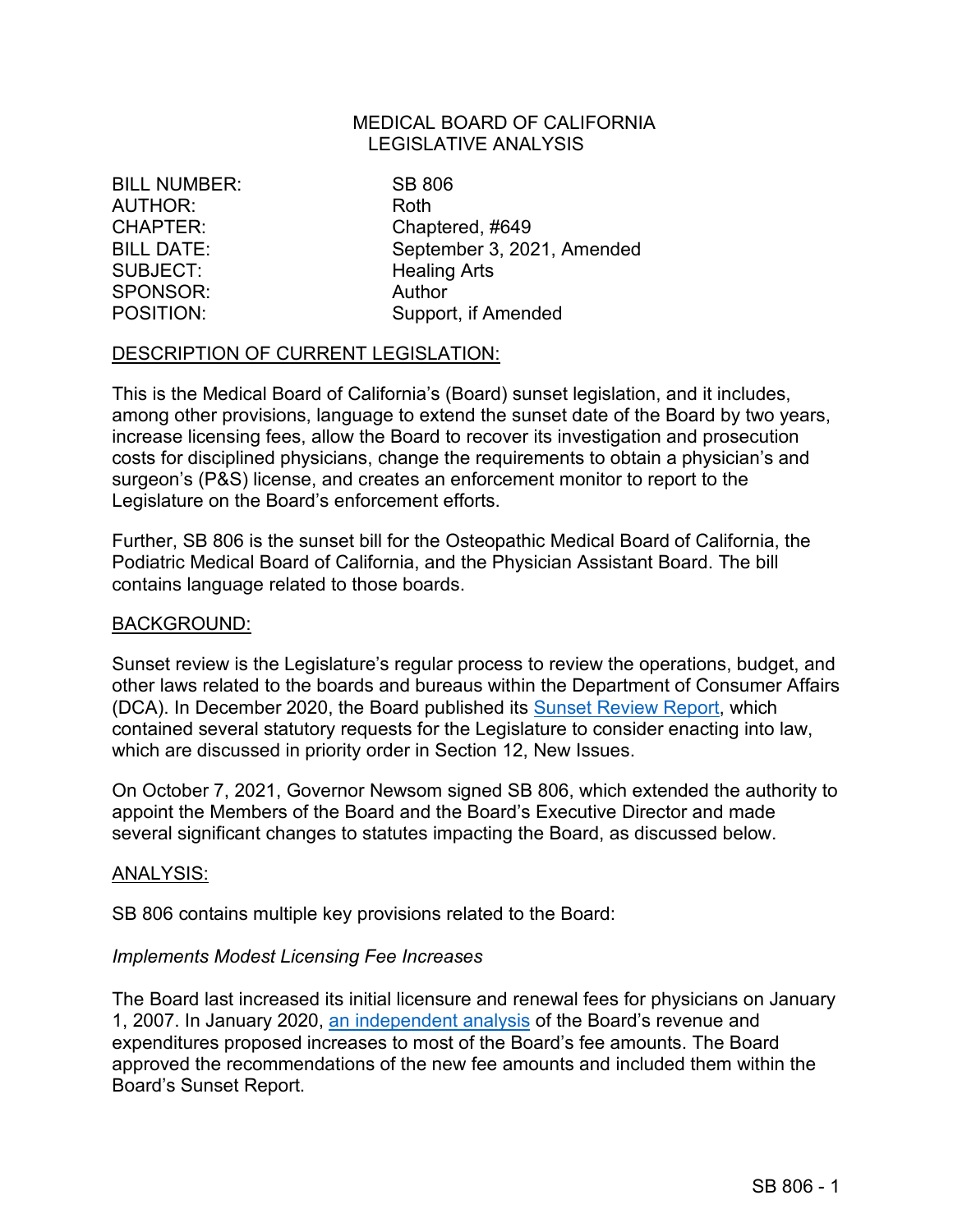To support the Board's fund, the Board is scheduled to receive a \$12 million dollar loan from the Bureau of Automotive Repair in FY 2021-22. According to the Department of Consumer Affairs (DCA), that loan would need to be repaid, with interest, within 24 months of the date in which it is taken.

Except for the initial licensure and renewal fees for physicians, all the new fee amounts requested by the Board are included within SB 806. Unfortunately, the increased P&S fees are not sufficient to sustain the Board's operations and rebuild the reserve.

SB 806 requires the Legislature to review the initial licensure and renewal fee amounts for physicians in 2022 to determine whether a future fee increase is necessary to ensure the solvency of the Board's fund.

# *Restores Cost Recovery*

SB 806 repeals the language<sup>[1](#page-13-0)</sup> that prevents the Board from obtaining investigation and prosecution costs for a disciplinary proceeding against a P&S licensee. As discussed in its Sunset Report, the Board lost this authority in 2006 and believes it will help offset some of its enforcement costs and may provide an incentive for licensees to settle their case at an earlier time. Earlier settlements would allow the Board to more quickly impose discipline and limit certain costs associated with the administrative hearing process.

# *Significant Licensing Program Changes*

SB 806 authorizes the Board to issue a P&S license to an applicant who has received credit for 12 (for graduates of U.S. or Canadian medical schools) or 24 months (for graduates of international medical schools) of board-approved postgraduate training (PGT).

To maintain their license, however, they must demonstrate that they received 36 months of PGT credit at the time of their first renewal. Failure to do so will place their license in delinquent status. The renewing licensee must also demonstrate they have successfully progressed through 24 months of training in the same program.

The bill does not eliminate the Postgraduate Training License (PTL), rather it shortens the length of time someone may possess a PTL, generally reducing that to 15 months (for graduates of U.S. or Canadian medical schools) or 27 months (for graduates of international medical schools).

<span id="page-13-0"></span><sup>&</sup>lt;sup>1</sup> [See Business and Professions Code \(BPC\) section 125.3\(k\)](https://leginfo.legislature.ca.gov/faces/codes_displaySection.xhtml?sectionNum=125.3.&lawCode=BPC)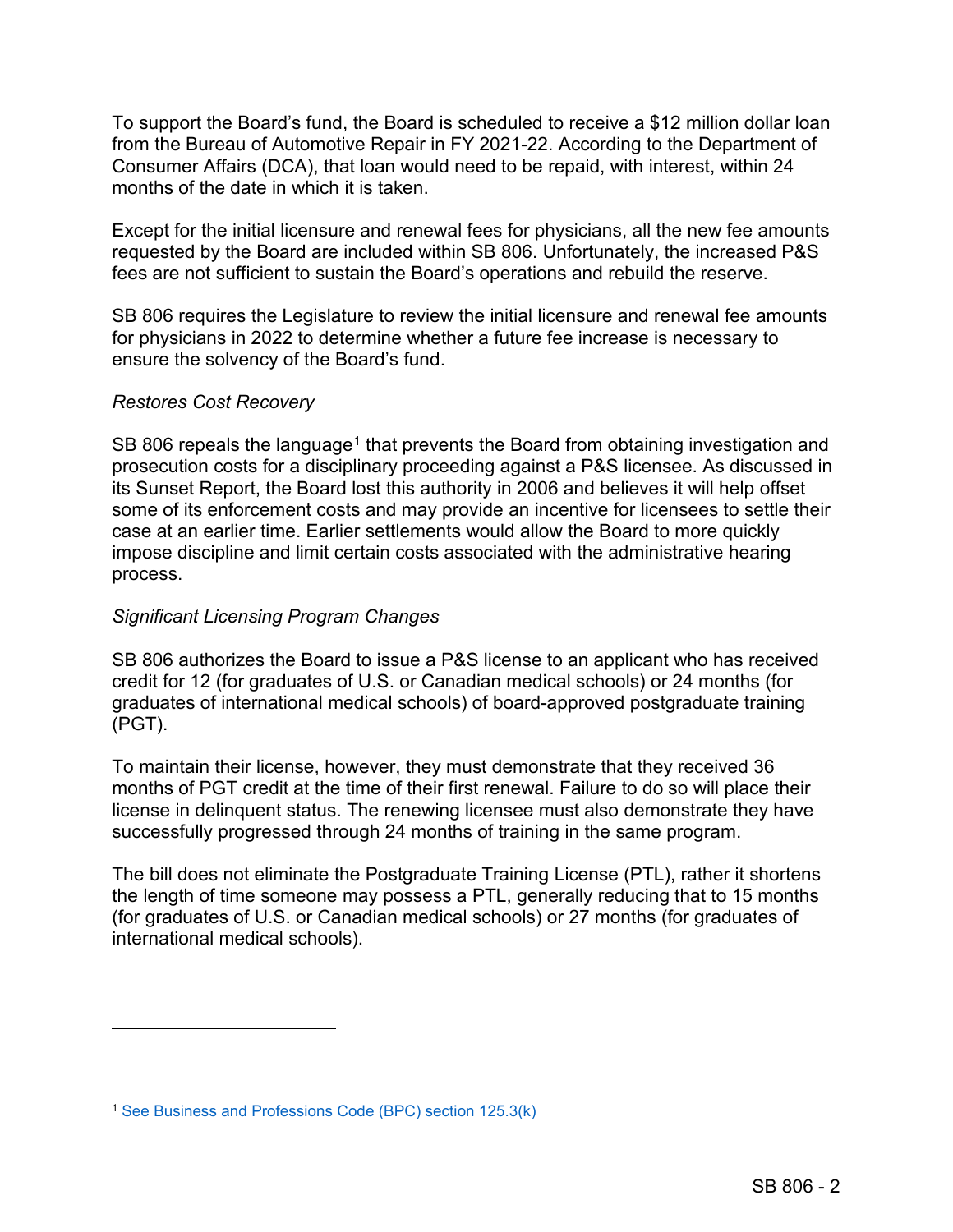SB 806 states that upon review of supporting documentation, the Board has discretion to grant a P&S license to applicants who demonstrate substantial compliance with these requirements.

# *Establishes an Enforcement Monitor for the Board*

The enforcement monitor would be appointed and supervised by the DCA Director no later than March 1, 2022. The monitor shall be in their position for no more than two years. The director shall assist the monitor to perform their duties and may specify any additional duties. The monitor shall not have had any affiliation with an organization that represents patients or physician interests or a party that has appeared before the Board or Legislature. The monitor's duties and authority shall be:

- Monitor and evaluate the Board's enforcement efforts with specific concentration on the handling and processing of complaints and timely application of sanctions or discipline imposed. The monitor shall have the same investigatory authority as the DCA Director.
- Submit an initial written report to DCA and the Legislature by January 1, 2023, and a final report by July 1, 2023. The monitor shall provide the Board the opportunity to reply to any facts, findings, issues, or conclusions in their reports with which the Board disagrees.
	- o These reports shall be made available to the public and media.
- Make oral reports to DCA or the Legislature, upon request.
- Shall not exercise authority over the Board's management or staff.

The Board's responsibilities regarding the monitor are:

- Cooperate with the monitor and provide data, information, and files as requested by the monitor.
- Pay all costs associated with the employment of the monitor.

# *Authorizes a Confidential Letter of Advice*

SB 806 authorizes the issuance of a confidential letter of advice to resolve a complaint for an alleged minor violation of the Medical Practice Act not related to patient care.

The complaint and letter of advice would be maintained for a three-year period, and if no further complaint against the licensee is received, the complaint and letter will be purged. The bill allows the Board to delegate this authority to the Executive Director and requires a rulemaking to implement this new enforcement tool.

# *Supports Transition to Online License Applications*

SB 806 authorizes the Board to end the use of paper-based application processes for initial applicants and renewing licensees.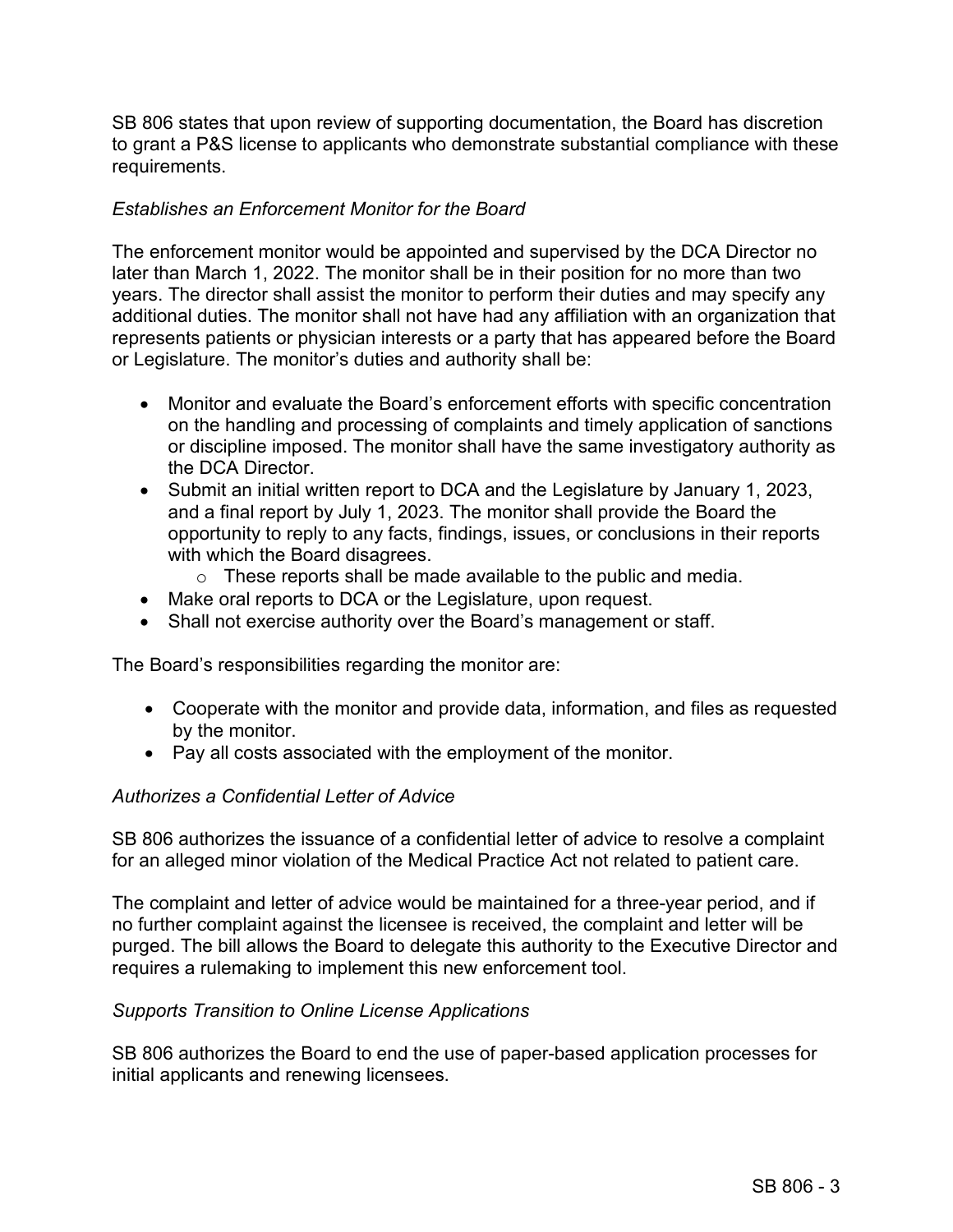In addition, the bill eliminates the requirement for the Board to mail renewal reminders to its licensees. It also requires licensees to obtain an email address (if they don't already have one) and provide it to the Board no later than July 1, 2022.

Prior to implementing changes to its application processes, Board staff intend to develop and execute a communication plan to notify applicants and licensees.

# *Extends Board Authority for Two Years*

The bill sets the next sunset date for the Board and Executive Director as January 1, 2024 (a two-year, rather than the typical four-year extension).

# *Additional Components of SB 806*

In addition to the above-described provisions, SB 806 does the following:

- Clarifies reporting requirements for medical malpractice settlements and requires licensees (or their insurer/legal counsel) to provide the Board a copy of a malpractice settlement agreement greater than \$30,000.
- Requires medical consultants, when reviewing complaints related to midwifery quality of care, to have pertinent education, training, and expertise in midwifery.
- Changes the deadline from 90 to 30 days (following license expiration) when a renewing licensee would owe penalty and delinquency fees to the Board.
- Clarifies the circumstances whereby a special permit may be canceled.
- Clarifies the criteria to be recognized as an academic medical center (AMC) and for an AMC to sponsor special faculty permit applicants.
- Allows a licensee to stipulate to surrender their license for a 10-year period, under specified circumstances<sup>[2](#page-15-0)</sup>.
- FISCAL: Modest revenue increases to the Board's fund, partially offset by costs for workload increases in the licensing program and expenses related to the enforcement monitor SUPPORT: Medical Board of California (if amended) Center for Public Interest Law (if amended)
- OPPOSITION: Consumer Watchdog (unless amended)

# IMPLEMENTATION

• Communication

<span id="page-15-0"></span><sup>2</sup> [See BPC section 2273\(b\)](https://leginfo.legislature.ca.gov/faces/codes_displaySection.xhtml?sectionNum=2273&lawCode=BPC)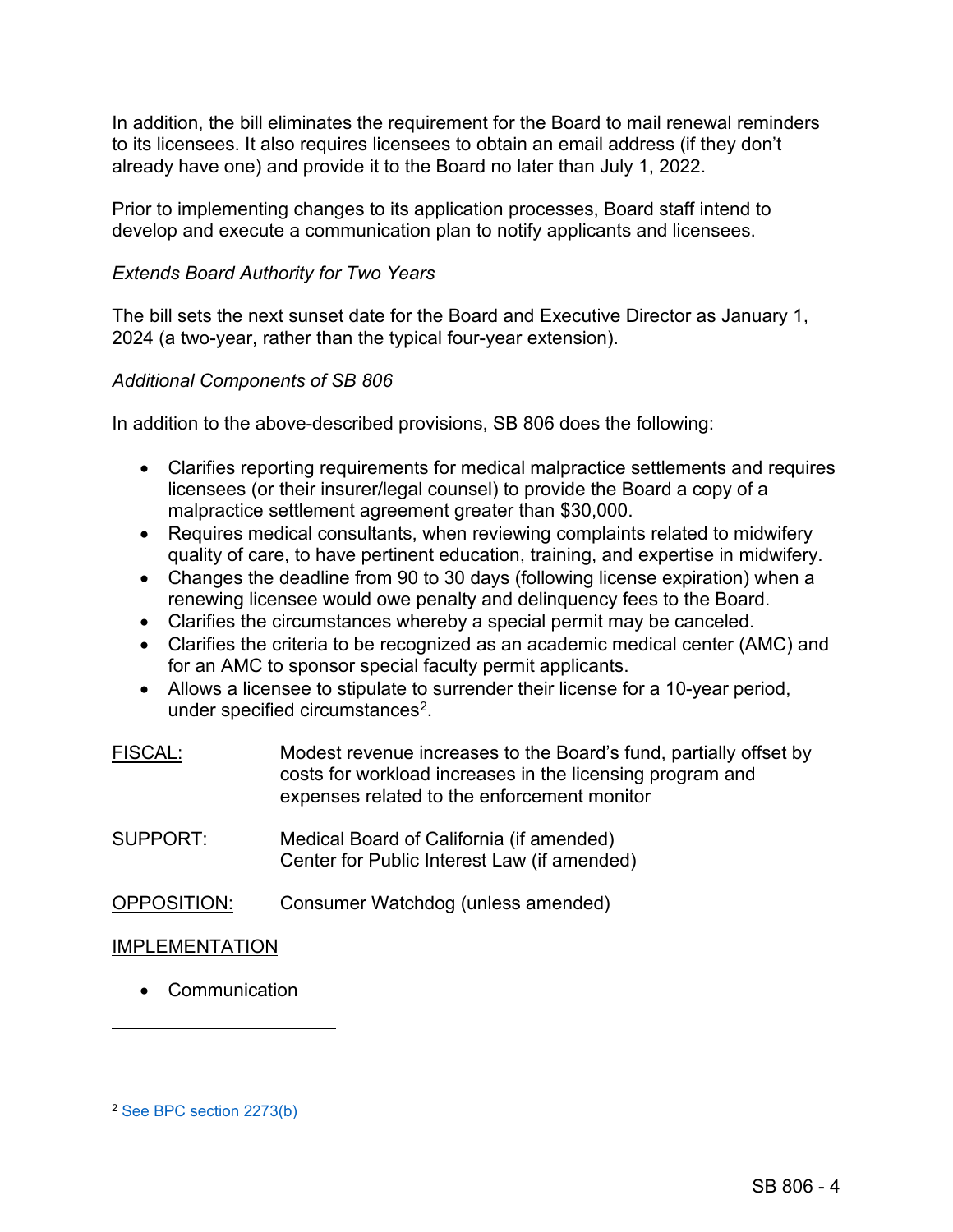- $\circ$  Publish information about SB 806 in final newsletter issue of 2021 (expected December)
- o Publish Board webpage discussing effects of SB 806
	- Publish related social media content and a podcast
- $\circ$  Mail letter to licensees without an email address to inform them of the July 1, 2022, requirement
- o Inform relevant trade associations of the SB 806 webpage
- Enforcement
	- o Develop procedures related to cost recovery, train relevant staff
	- o Provide support to the enforcement monitor
- Executive
	- $\circ$  Collaborate with DCA and the Legislature on an updated fee study
	- $\circ$  Upon Board direction, initiate rulemaking process to implement the confidential letter of advice
- Licensing
	- o Update relevant webpage content to reflect revised licensing requirements and fee changes
	- o Update forms and BreEZe content
	- o Update application processing procedures and train related staff
	- o Inform AMC applicants and PGT directors of relevant statutory changes
	- o Develop processes to reduce paper in Board application processes

ATTACHMENT: SB 806, Roth - Healing Arts. Version: 10/07/21 – Chaptered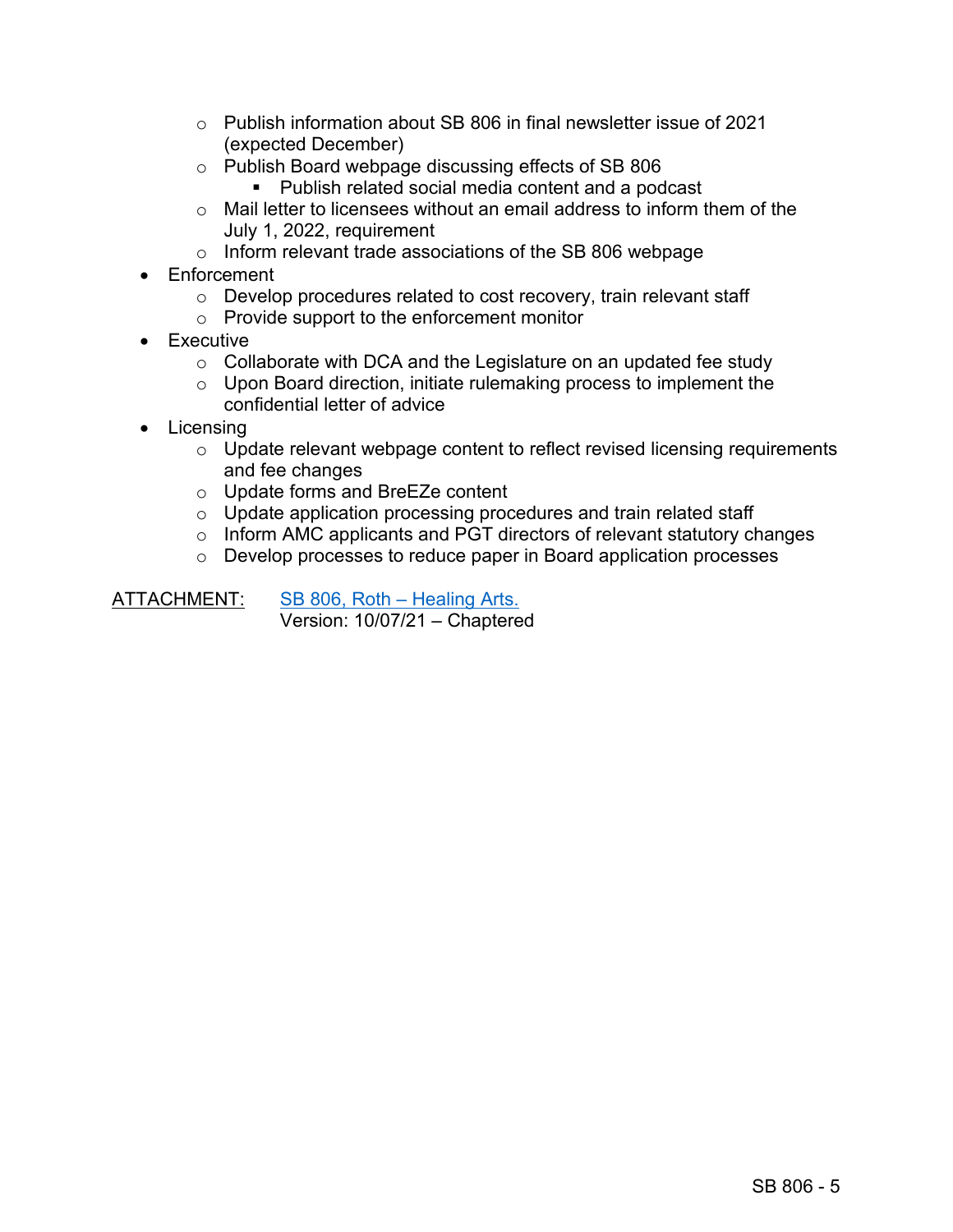| <b>BILL</b>     | <b>AUTHOR</b>   | <b>TITLE</b>                                                                 | <b>STATUS</b> | <b>AMENDED</b> |
|-----------------|-----------------|------------------------------------------------------------------------------|---------------|----------------|
| AB <sub>2</sub> | Fong            | Regulations: Legislative Review: Regulatory Reform                           | Two-year bill |                |
| AB <sub>6</sub> | Levine          | Health Facilities: Pandemics and Emergencies: Best Practices                 | Two-year bill |                |
| AB 29           | Cooper          | <b>State Bodies: Meetings</b>                                                | Two-year bill |                |
| AB 32           | Aguiar-Curry    | <b>Telehealth</b>                                                            | Two-year bill | 05/24/21       |
| AB 54           | Kiley           | <b>COVID-19 Emergency Order Violation: License Revocation</b>                | Two-year bill | 04/05/21       |
| AB 105          | Holden          | Upward Mobility: Boards & Commissions: Civil Service: Exams: Classif. Vetoed |               | 08/31/21       |
| AB 107          | Salas           | Licensure: Veterans and Military Spouses                                     | Chaptered     | 09/02/21       |
| AB 133          | Cmte. on Health | Health                                                                       | Chaptered     | 07/11/21       |
| AB 225          | Gray            | Department of Consumer Affairs: Boards: Veterans: Military Spouses           | Two-year bill | 06/28/21       |
| AB 305          | Maienschein     | Veteran services: Notice                                                     | Two-year bill | 08/28/21       |
| AB 339          | Lee             | Local Government: Open and Public Meetings.                                  | Vetoed        | 09/03/21       |
| AB 343          | Fong            | California Public Records Act Ombudsperson                                   | Two-year bill | 05/24/21       |
| AB 346          | Sevarto         | Privacy: Breach                                                              | Two-year bill |                |
| AB 361          | Rivas, Robert   | Open Meetings: State and Local Agencies: Teleconferences                     | Chaptered     | 09/03/21       |
| AB 370          | Arambula        | <b>Ambulatory Surgical Centers</b>                                           | Two-year bill | 04/15/21       |
| AB 381          | Davies          | <b>Licensed Facilities: Duties</b>                                           | Two-year bill | 06/14/21       |
| AB 407          | Salas           | Optometry: Assistants and Scope of Practice                                  | Chaptered     | 09/03/21       |
| AB 410          | Fong            | Registered Nurses and Vocational nurses: Nurse Licensure Compact             | Two-year bill | 03/25/21       |
| AB 439          | Bauer-Kahan     | Certificates of Death: Gender Identity                                       | Chaptered     | 06/15/21       |
| AB 450          | Gonzales        | Paramedic Disciplinary Review Board                                          | Chaptered     | 09/03/21       |
| AB 457          | Santiago        | Protection of Patient Choice in Telehealth Provider Act                      | Chaptered     | 09/03/21       |
| AB 458          | Kamlager        | Importation of prescription drugs                                            | Two-year bill | 03/23/21       |
| AB 468          | Friedman        | <b>Emotional Support Dogs</b>                                                | Chaptered     | 07/15/21       |
| AB 473          | Chau            | California Public Records Act                                                | Chaptered     | 08/16/21       |
| AB 474          | Chau            | California Public Records Act: Conforming Revisions                          | Chaptered     | 08/16/21       |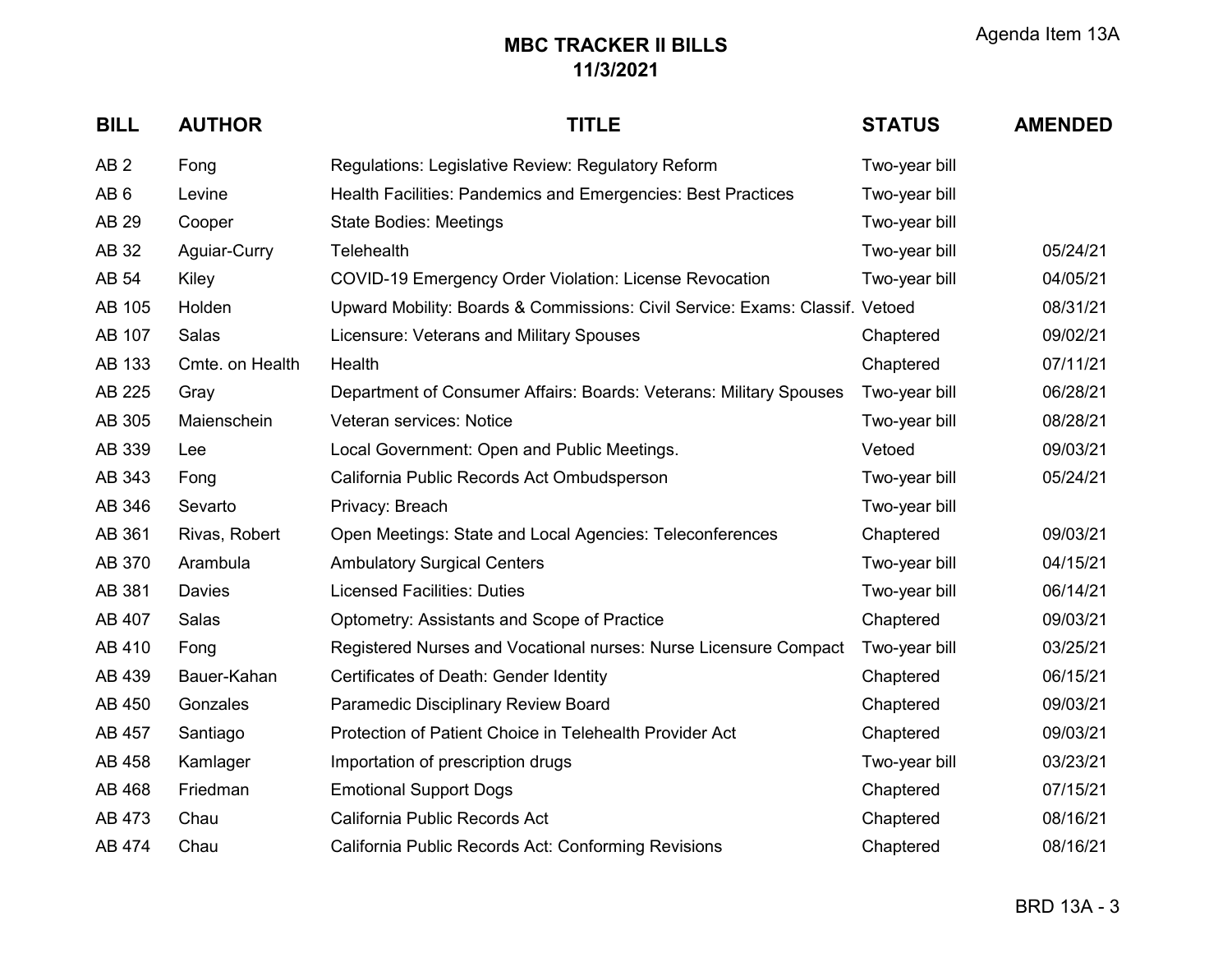| <b>BILL</b> | <b>AUTHOR</b>  | <b>TITLE</b>                                                  | <b>STATUS</b> | <b>AMENDED</b> |
|-------------|----------------|---------------------------------------------------------------|---------------|----------------|
| AB 489      | Smith          | Medicine                                                      | Two-year bill |                |
| AB 513      | <b>Bigelow</b> | <b>Employment: Telecommuting Employees</b>                    | Two-year bill | 03/17/21       |
| AB 526      | Wood           | Dentists and Podiatrists: Clinical Laboratories and Vaccines  | Chaptered     | 09/01/21       |
| AB 527      | Wood           | <b>Controlled Substances</b>                                  | Chaptered     | 09/01/21       |
| AB 556      | Maienschein    | Misuse of Sperm, Ova, or Embryos: Damages                     | Chaptered     |                |
| AB 581      | Irwin          | Cybersecurity                                                 | Two-year bill | 03/25/21       |
| AB 615      | Rodriguez      | <b>Higher Education Employer-Employee Relations Act</b>       | Chaptered     | 07/07/21       |
| AB 646      | Low            | Department of Consumer Affairs: Boards: Expunged Convictions  | Two-year bill | 04/14/21       |
| AB 657      | Cooper         | State Civil Service System: Personal Services Contracts: Pros | Two-year bill | 06/15/21       |
| AB 658      | Smith          | Medicine: Examination                                         | Two-year bill |                |
| AB 662      | Rodriguez      | Mental health: Dispatch and Response Protocols: Working Group | Two-year bill | 04/28/21       |
| AB 691      | Chau           | Optometry: SARS-CoV-2 vaccinations: tests or examinations     | Chaptered     | 09/03/21       |
| AB 703      | Rubio          | Open meetings: Local Agencies: Teleconferences.               | Two-year bill | 04/29/21       |
| AB 705      | Kamlager       | Health Care: Facilities: Medical Privileges                   | Two-year bill | 03/30/21       |
| AB 714      | Maienschein    | <b>Communicable Disease Reporting</b>                         | Two-year bill | 03/11/21       |
| AB 789      | Low            | <b>Health Care Services</b>                                   | Chaptered     | 06/28/21       |
| AB 809      | Irwin          | <b>Information Security</b>                                   | Two-year bill | 05/05/21       |
| AB 810      | Flora          | Healing Arts: Reports: Claims Against Licensees               | Two-year bill |                |
| AB 825      | Levine         | Personal Information: Data Breaches: Genetic Data             | Chaptered     | 03/26/21       |
| AB 830      | Flora          | Business: DCA: Alarm Company Act: Real Estate Law             | Chaptered     | 09/03/21       |
| AB 835      | Nazarian       | <b>Hospital Emergency Departments: HIV Testing</b>            | Two-year bill | 07/12/21       |
| AB 852      | Wood           | Nurse Practitioners: Scope of Practice                        | Two-year bill | 04/21/21       |
| AB 858      | Jones-Sawyer   | Employment: Health Information Technology: Clinical Practice  | Two-year bill | 07/15/21       |
| AB 864      | Low            | <b>Controlled Substances: CURES Database</b>                  | Two-year bill | 03/04/21       |
| AB 882      | Gray           | Medi-Cal Physicians and Dentists Loan Repayment Act Program   | Two-year bill | 04/15/21       |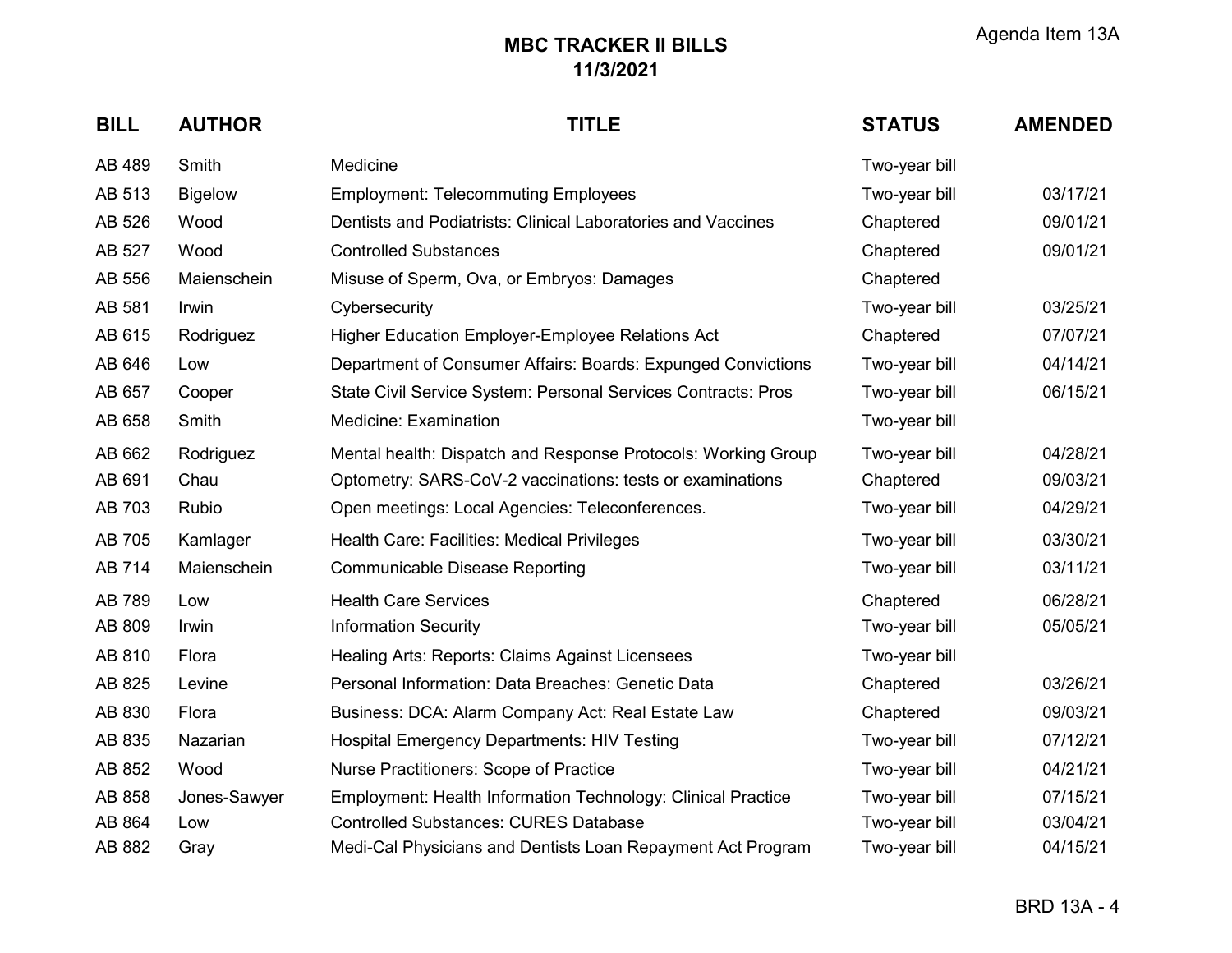| <b>BILL</b> | <b>AUTHOR</b> | <b>TITLE</b>                                                         | <b>STATUS</b> | <b>AMENDED</b> |
|-------------|---------------|----------------------------------------------------------------------|---------------|----------------|
| AB 884      | Patterson     | <b>State Agencies: Audits</b>                                        | Two-year bill |                |
| AB 885      | Quirk         | Bagley-Keene Open Meeting Act: Teleconferencing.                     | Two-year bill | 03/24/21       |
| AB 935      | Maienschein   | <b>Telehealth: Mental Health</b>                                     | Two-year bill | 04/19/21       |
| AB 975      | <b>Rivas</b>  | Politcal Reform Act of 1974: Statement of Economic Interests & Gifts | Two-year bill | 05/18/21       |
| AB 1020     | Friedman      | Health Care Debt and Fair Billing                                    | Chaptered     | 08/26/21       |
| AB 1026     | Smith         | <b>Business Licenses: Veterans</b>                                   | Two-year bill |                |
| AB 1064     | Fong          | Pharmacy Practice: Vaccines: Independent Initiation and Admin.       | Chaptered     | 08/16/21       |
| AB 1105     | Rodriguez     | Hospital Workers: COVID-19 Testing                                   | Two-year bill | 06/30/21       |
| AB 1113     | Medina        | Public Postsecondary Education: Exemption from Tuition and Fees      | Chaptered     | 09/03/21       |
| AB 1120     | Irwin         | <b>Clinical Laboratories: Blood Withdrawal</b>                       | Two-year bill | 03/11/21       |
| AB 1184     | Chiu          | <b>Medical Information: Confidentiality</b>                          | Chaptered     | 08/31/21       |
| AB 1186     | Friedman      | California Hospice Licensure Act of 1990                             | Two-year bill |                |
| AB 1204     | Wicks         | <b>Hospital Equity Reporting</b>                                     | Chaptered     | 09/03/21       |
| AB 1217     | Rodriguez     | Personal Protective Equipment Stockpile                              | Two-year bill | 04/08/21       |
| AB 1236     | Ting          | Healing Arts: Licensees: Data Collection                             | Two-year bill | 04/29/21       |
| AB 1252     | Chau          | Information Privacy: Digital Health Feedback Systems                 | Two-year bill | 04/12/21       |
| AB 1264     | Aguiar-Curry  | Project ECHO (registered trademark) Grant Program                    | Two-year bill | 03/16/21       |
| AB 1273     | Rodriguez     | Interagency Advisory Committee on Apprenticeship                     | Chaptered     | 09/01/21       |
| AB 1280     | Irwin         | California Hospice Licensure Act of 1990                             | Chaptered     | 08/18/21       |
| AB 1291     | Frazier       | <b>State Bodies: Open Meetings</b>                                   | Chaptered     |                |
| AB 1306     | Arambula      | Health Professions Careers Opportunity Program                       | Two-year bill | 06/16/21       |
| AB 1308     | Ting          | <b>Arrest and Convicition Record Relief</b>                          | Two-year bill |                |
| AB 1328     | Irwin         | <b>Clincial Laboratory Technology and Pharmacistst</b>               | Two-year bill | 07/14/21       |
| AB 1343     | Cooper        | <b>Controlled Substances: CURES Database</b>                         | Two-year bill |                |
| AB 1357     | Cervantes     | Perinatal Services: Maternal Mental Health                           | Vetoed        | 03/18/21       |
| AB 1386     | Cunningham    | License fees: military partners and spouses                          | Two-year bill | 04/28/21       |
| AB 1400     | Kalra         | Guaranteed Health Care for All                                       | Two-year bill |                |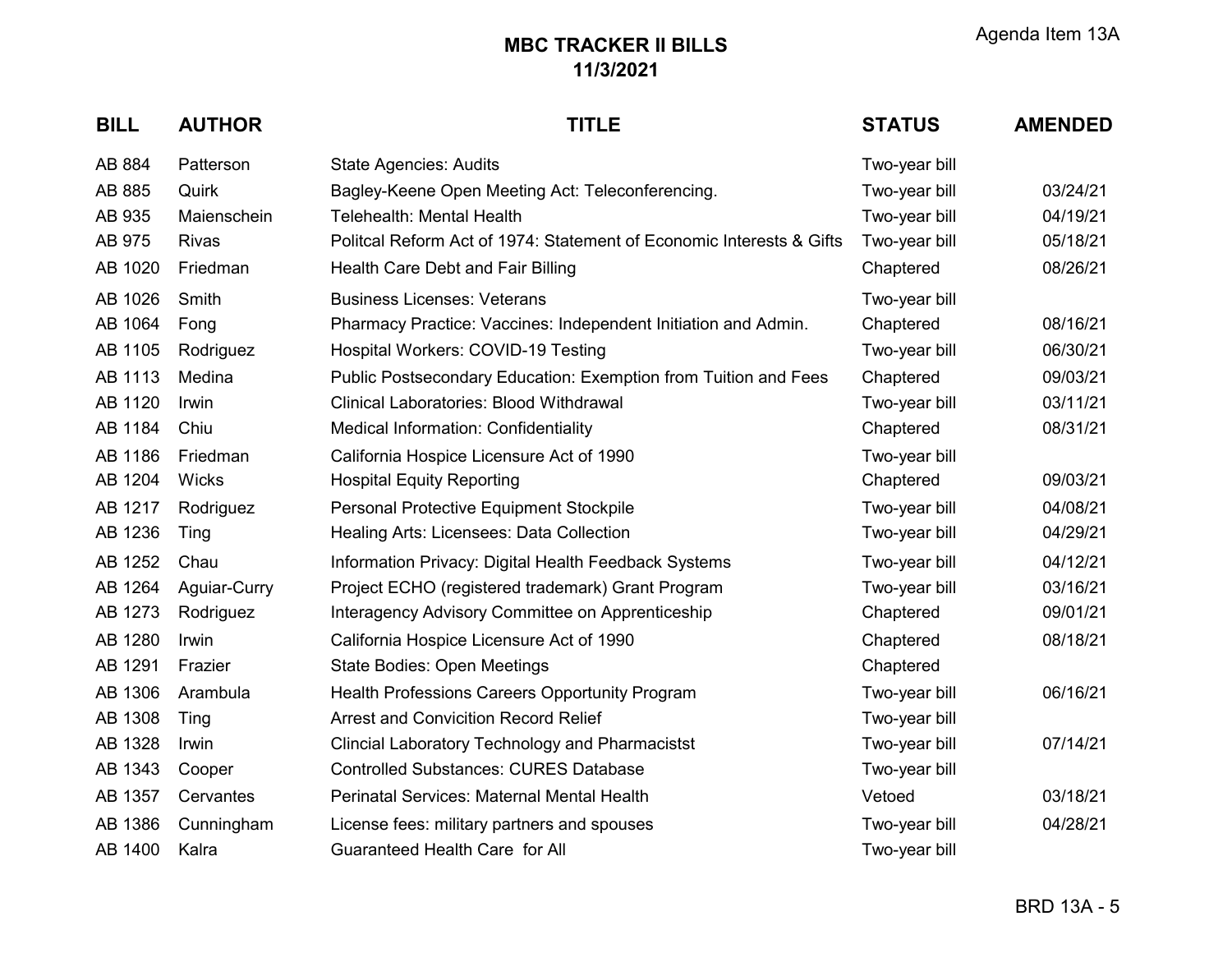| <b>BILL</b>   | <b>AUTHOR</b>  | <b>TITLE</b>                                                       | <b>STATUS</b> | <b>AMENDED</b> |
|---------------|----------------|--------------------------------------------------------------------|---------------|----------------|
| AB 1407       | <b>Burke</b>   | <b>Nurses: Implicit Bias Courses</b>                               | Chaptered     | 07/15/21       |
| AB 1429       | Holden         | State Agency Records: Mgmnt. Coord. Duties: Personnel Training     | Two-year bill | 06/29/21       |
| AB 1430       | Arambula       | <b>Pharmacy: Dispensing: Controlled Substances</b>                 | Two-year bill | 04/21/21       |
| AB 1436       | Chau           | Information Practices Act of 1977                                  | Two-year bill | 07/16/21       |
| AB 1477       | Cervantes      | <b>Maternal Mental Health</b>                                      | Chaptered     | 06/21/21       |
| AB 1494       | Fong           | <b>Blood Banks: Collection</b>                                     | Two-year bill | 04/29/21       |
| AB 1532       | B&P Comm.      | Nursing                                                            | Chaptered     | 07/13/21       |
| AB 1533       | B&P Comm.      | Pharmacy                                                           | Chaptered     | 09/03/21       |
| AB 1534       | B&P Comm.      | California State Board of Optometry: Optometry: Opticianry         | Chaptered     | 09/03/21       |
| AB 1540       | Ting           | <b>Criminal Procedure: Resentencing</b>                            | Chaptered     | 09/03/21       |
| <b>SB 40</b>  | Hurtado        | Health Care Workforce Development: Ca Medicine Scholars Program    | Two-year bill | 06/28/21       |
| <b>SB 41</b>  | Umberg         | <b>Privacy: Genetic Testing Companies</b>                          | Chaptered     | 08/30/21       |
| <b>SB 65</b>  | <b>Skinner</b> | <b>Maternal Care and Services</b>                                  | Chaptered     | 09/02/21       |
| <b>SB73</b>   | Wiener         | Probation: Eligibility: Crimes Relating to Controlled Substances   | Chaptered     | 08/30/21       |
| <b>SB75</b>   | <b>Bates</b>   | <b>Controlled Substances: Fentanyl</b>                             | Two-year bill | 03/03/21       |
| <b>SB 102</b> | Melendez       | <b>COVID-19 Emergency Order Violation: License Revocation</b>      | Two-year bill | 03/17/21       |
| <b>SB 225</b> | Wiener         | Medical Procedures: Indv. Born with Variations in Phys. Sex. Char. | Two-year bill | 03/02/21       |
| <b>SB 306</b> | Pan            | <b>Sexually Transmitted Disease: Testing</b>                       | Chaptered     | 09/07/21       |
| <b>SB 311</b> | Hueso          | Compassionate Access to Medical Cannabis Act                       | Chaptered     | 09/01/21       |
| <b>SB 336</b> | Ochoa Bogh     | Public Health: COVID-19                                            | Chaptered     | 09/02/21       |
| <b>SB 349</b> | Umberg         | California Ethical Treatment for Persons w/Substance Abuse Act     | Two-year bill | 07/14/21       |
| <b>SB 353</b> | Roth           | Hospice: Services to Seriously III Patients                        | Chaptered     | 07/15/21       |
| <b>SB 362</b> | Newman         | <b>Community Pharmacies: Quotas</b>                                | Chaptered     | 07/07/21       |
| <b>SB 365</b> | Caballero      | E-consult Service                                                  | Vetoed        | 05/04/21       |
| <b>SB 377</b> | Archuleta      | <b>Radiologist Assistants</b>                                      | Two-year bill |                |
| <b>SB 380</b> | Eggman         | End of Life                                                        | Chaptered     | 08/30/21       |